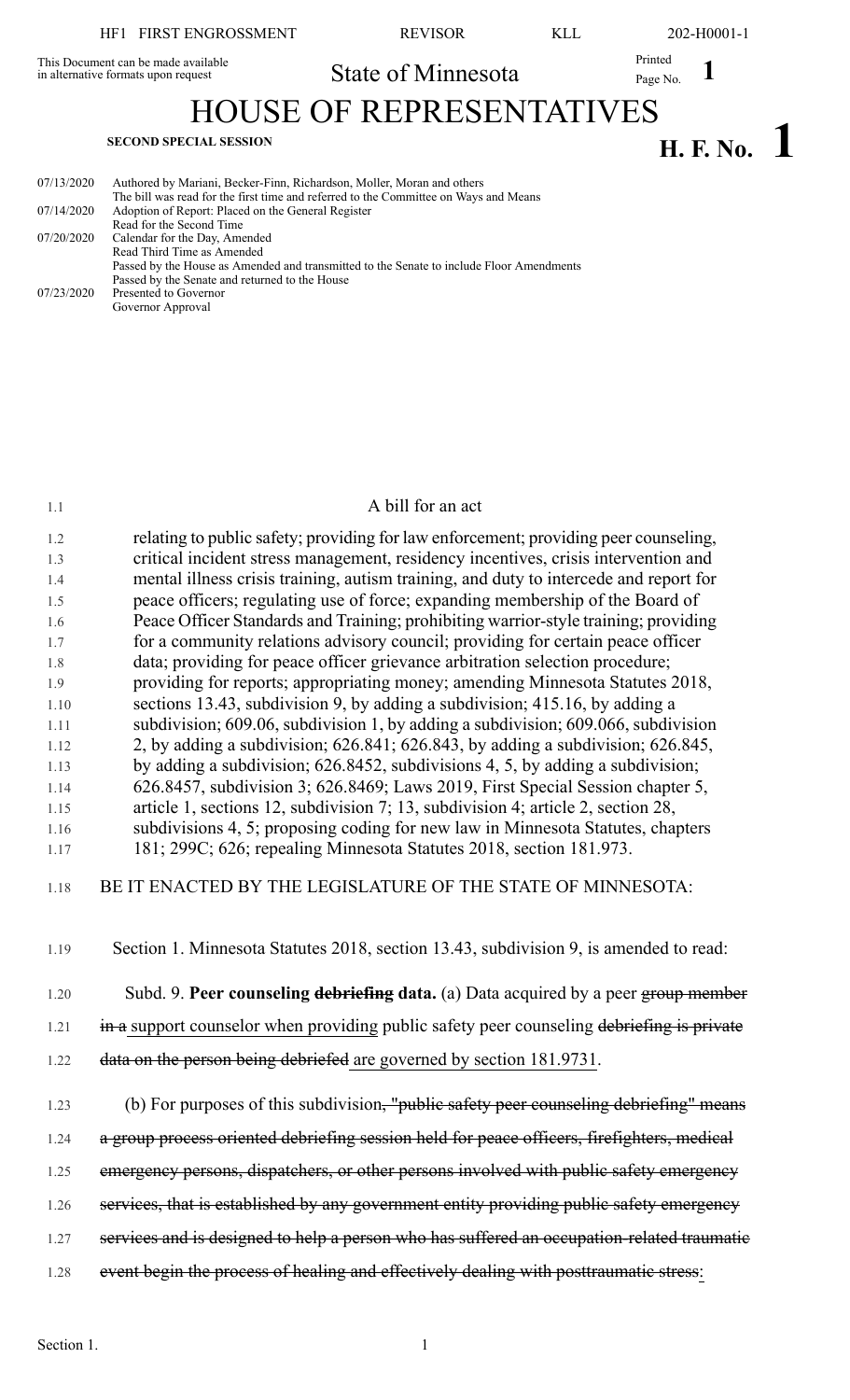|      | HF1 FIRST ENGROSSMENT                                                                       | <b>REVISOR</b> | <b>KLL</b> | 202-H0001-1 |
|------|---------------------------------------------------------------------------------------------|----------------|------------|-------------|
| 2.1  | (1) "peer support counselor" has the meaning given in section 181.9731, subdivision 1,      |                |            |             |
| 2.2  | paragraph (c); and                                                                          |                |            |             |
| 2.3  | (2) "public safety peer counseling" has the meaning given in section 181.9731, subdivision  |                |            |             |
| 2.4  | 1, paragraph (d).                                                                           |                |            |             |
| 2.5  | <b>EFFECTIVE DATE.</b> This section is effective August 1, 2020.                            |                |            |             |
| 2.6  | Sec. 2. Minnesota Statutes 2018, section 13.43, is amended by adding a subdivision to       |                |            |             |
| 2.7  | read:                                                                                       |                |            |             |
| 2.8  | Subd. 9a. Critical incident stress management data. (a) Data acquired by a critical         |                |            |             |
| 2.9  | incident stress management team member when providing critical incident stress management   |                |            |             |
| 2.10 | services are governed by section 181.9732.                                                  |                |            |             |
| 2.11 | (b) For purposes of this subdivision:                                                       |                |            |             |
| 2.12 | (1) "critical incident stress management services" has the meaning given in section         |                |            |             |
| 2.13 | 181.9732, subdivision 1, paragraph (c); and                                                 |                |            |             |
| 2.14 | (2) "critical incident stress management team member" has the meaning given in section      |                |            |             |
| 2.15 | 181.9732, subdivision 1, paragraph (e).                                                     |                |            |             |
| 2.16 | <b>EFFECTIVE DATE.</b> This section is effective August 1, 2020.                            |                |            |             |
| 2.17 | Sec. 3. [181.9731] PUBLIC SAFETY PEER COUNSELING.                                           |                |            |             |
| 2.18 | Subdivision 1. Definitions. (a) For purposes of this section, the following terms have      |                |            |             |
| 2.19 | the meanings given.                                                                         |                |            |             |
| 2.20 | (b) "Emergency service provider" includes a peace officer, correctional officer, probation  |                |            |             |
| 2.21 | officer, supervision agent, firefighter, rescue squad member, dispatcher, hospital or       |                |            |             |
| 2.22 | emergency medical clinic personnel, a person who provides emergency medical services        |                |            |             |
| 2.23 | for a Minnesota licensed ambulance service, forensic science professional, or other person  |                |            |             |
| 2.24 | involved with public safety emergency services, either paid or volunteer.                   |                |            |             |
| 2.25 | (c) "Peer support counselor" means an individual who is:                                    |                |            |             |
| 2.26 | (1) specially trained to provide public safety peer counseling services in accordance       |                |            |             |
| 2.27 | with standards that are both (i) established by an accredited mental health organization or |                |            |             |
| 2.28 | network, and (ii) recognized by the commissioner of public safety; and                      |                |            |             |
| 2.29 | (2) designated by the emergency service provider's agency to provide such services.         |                |            |             |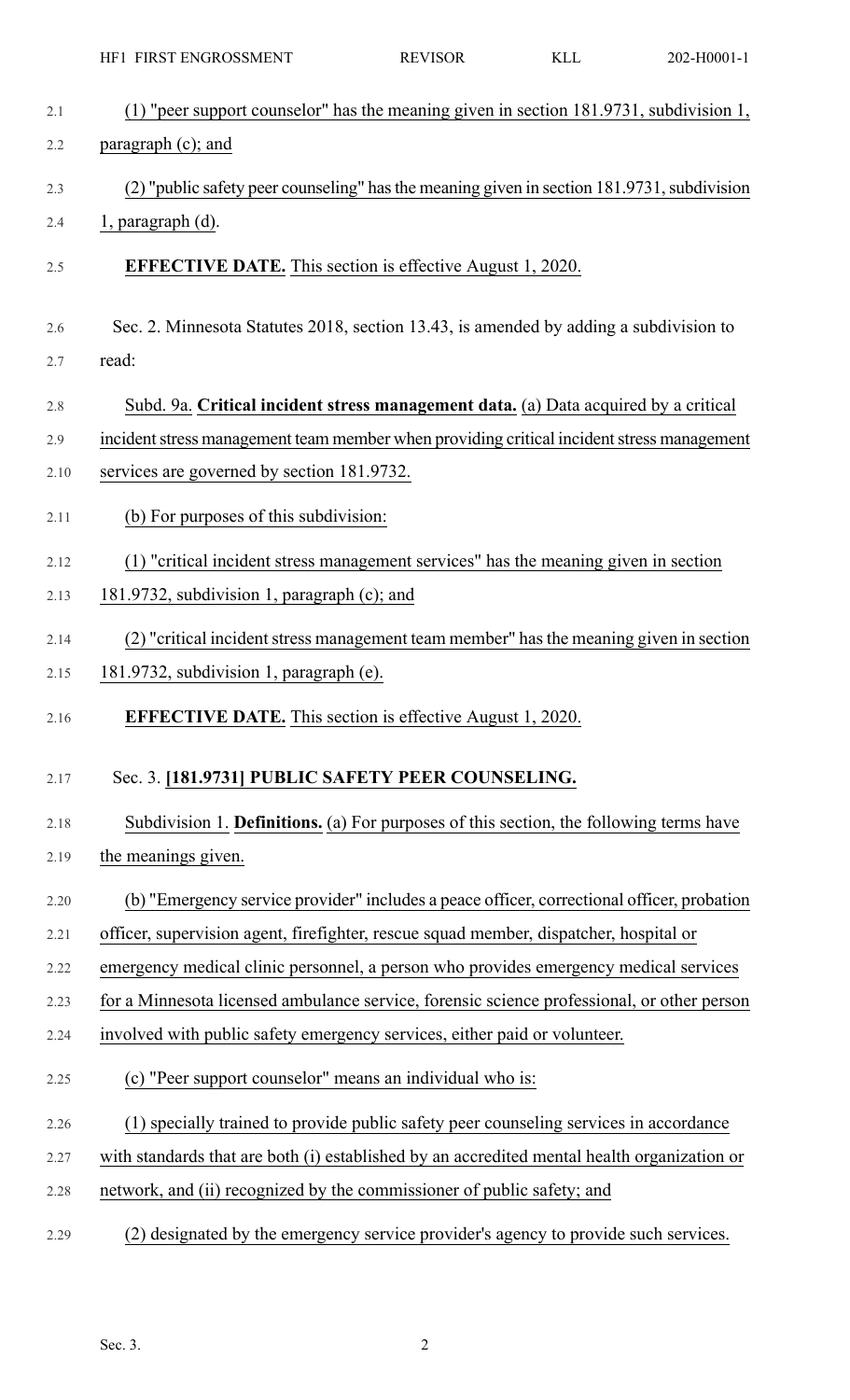| 3.1  | (d) "Public safety peer counseling" means one or more sessions, led by a peer support             |
|------|---------------------------------------------------------------------------------------------------|
| 3.2  | counselor, designed to help an emergency service provider who experienced an                      |
| 3.3  | occupation-related trauma, illness, or stress develop skills and strategies to better understand, |
| 3.4  | cope with, and process emotions and memories tied to the trauma, illness, or stress. Public       |
| 3.5  | safety peer counseling includes group sessions led by a peer support counselor, one-to-one        |
| 3.6  | contact with a peer support counselor, and meetings with a peer support counselor to obtain       |
| 3.7  | referrals to appropriate mental health or community support services.                             |
| 3.8  | Subd. 2. Peer support counselor; prohibition on being witness or party. A peer                    |
| 3.9  | support counselor may not provide public safety peer counseling to an emergency service           |
| 3.10 | provider if the emergency service provider is seeking public safety peer counseling to address    |
| 3.11 | a critical incident, as defined in section 181.9732, subdivision 1, paragraph (b), to which       |
| 3.12 | the peer support counselor is a witness. A peer support counselor may refer the person to         |
| 3.13 | another peer support counselor or other appropriate mental health or community support            |
| 3.14 | service.                                                                                          |
| 3.15 | Subd. 3. Disclosure prohibited. (a) Except as provided in subdivision 4, a peer support           |
| 3.16 | counselor or any person who receives public safety peer counseling shall not be required          |
| 3.17 | to disclose information to a third party that was obtained solely through the provision or        |
| 3.18 | receipt of public safety peer counseling.                                                         |
| 3.19 | (b) Government data on individuals receiving peer counseling are classified as private            |
| 3.20 | data on individuals, as defined by section 13.02, subdivision 12, but may be disclosed as         |
| 3.21 | provided in subdivision 4.                                                                        |
| 3.22 | Subd. 4. Exceptions. The prohibition established under subdivision 3 does not apply if            |
| 3.23 | any of the following are true:                                                                    |
| 3.24 | (1) the peer support counselor reasonably believes the disclosure is necessary to prevent         |
| 3.25 | harm to self by the person in receipt of public safety peer counseling or to prevent the person   |
| 3.26 | from harming another person, provided the disclosure is only for the purpose of preventing        |
| 3.27 | the person from harming self or others and limited to information necessary to prevent such       |
| 3.28 | harm;                                                                                             |
| 3.29 | (2) the person receiving public safety peer counseling discloses information that is              |
| 3.30 | required to be reported under the mandated reporting laws, including, but not limited to,         |
| 3.31 | the reporting of maltreatment of minors under section 626.556 and the reporting of                |
| 3.32 | maltreatment of vulnerable adults under section 626.557, provided the disclosure is only          |
| 3.33 | for the purpose of reporting maltreatment and limited to information necessary to make            |
| 3.34 | such a report;                                                                                    |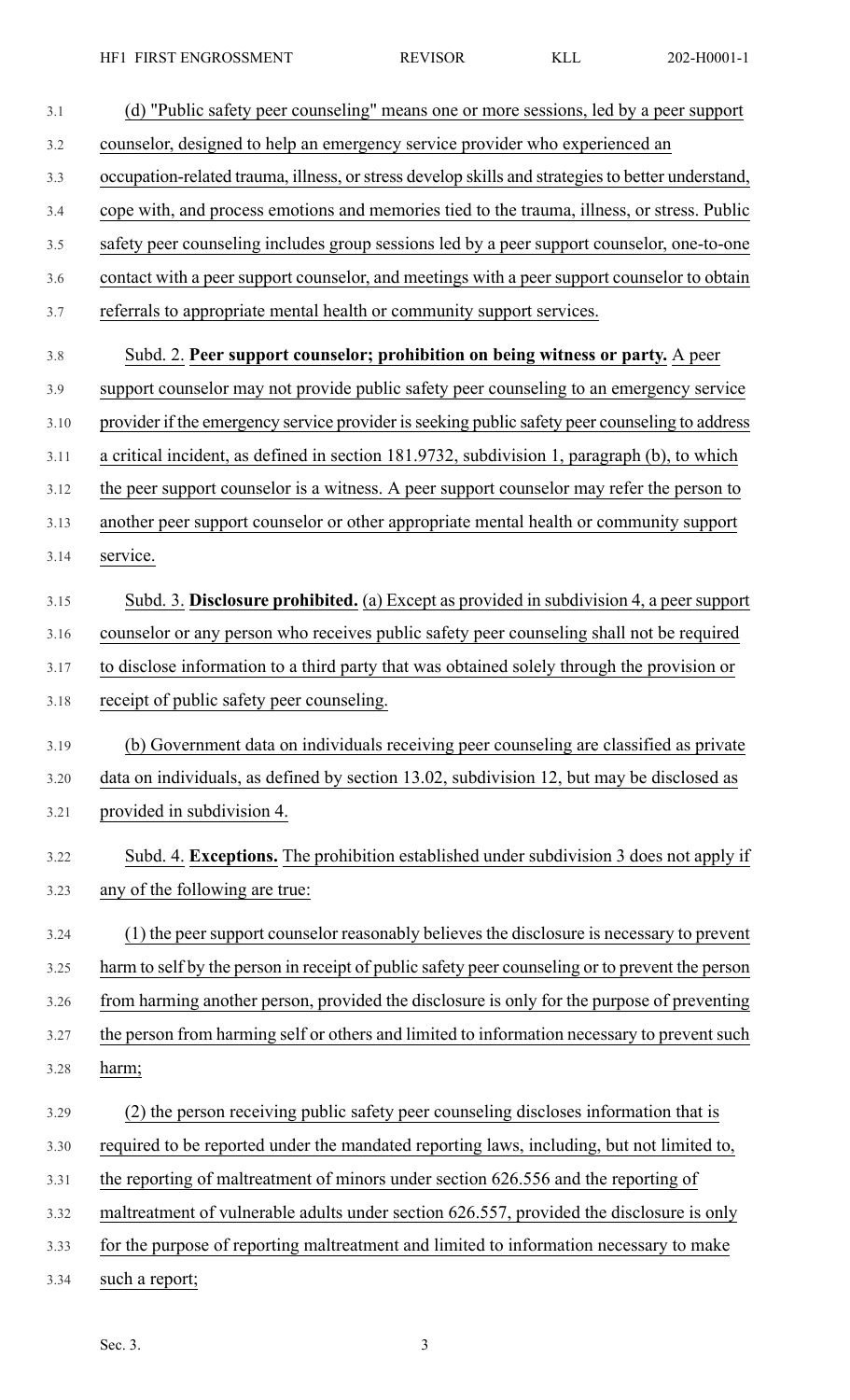| 4.1  | (3) the person who received public safety peer counseling provides written consent              |
|------|-------------------------------------------------------------------------------------------------|
| 4.2  | authorizing disclosure of the information;                                                      |
| 4.3  | (4) the emergency service provider who received public safety peer counseling is deceased       |
| 4.4  | and the surviving spouse or administrator of the estate of the deceased emergency service       |
| 4.5  | provider gives written consent authorizing disclosure of the information; or                    |
| 4.6  | (5) the emergency service provider who received public safety peer counseling voluntarily       |
| 4.7  | testifies, in which case the peer support counselor may be compelled to testify on the same     |
| 4.8  | subject.                                                                                        |
| 4.9  | <b>EFFECTIVE DATE.</b> This section is effective August 1, 2020.                                |
| 4.10 | Sec. 4. [181.9732] CRITICAL INCIDENT STRESS MANAGEMENT.                                         |
| 4.11 | Subdivision 1. Definitions. (a) For purposes of this section, the following terms have          |
| 4.12 | the meanings given.                                                                             |
| 4.13 | (b) "Critical incident" means an event that results in acute or cumulative psychological        |
| 4.14 | stress or trauma to an emergency service provider. Critical incident includes but is not        |
| 4.15 | limited to any encounter which may result in the death of or serious injury to another person   |
| 4.16 | such as fatal motor vehicle accidents, child abuse investigations, death investigations, and    |
| 4.17 | large scale man-made or natural disasters.                                                      |
| 4.18 | (c) "Critical incident stress management services" means consultation, risk assessment,         |
| 4.19 | education, intervention, and other crisis intervention services provided by a critical incident |
| 4.20 | stress management team or critical incident stress management team member to an emergency       |
| 4.21 | service provider affected by a critical incident.                                               |
| 4.22 | (d) "Critical incident stress management team" means a group organized to provide               |
| 4.23 | critical incident stress management to emergency service providers and consists of critical     |
| 4.24 | incident stress management team members. A critical incident stress management team may         |
| 4.25 | include members from any emergency service discipline, mental health professionals, and         |
| 4.26 | designated emergency service chaplains.                                                         |
| 4.27 | (e) "Critical incident stress management team member" means an individual who:                  |
| 4.28 | (1) is trained to provide critical incident stress management services in accordance with       |
| 4.29 | standards that are both (i) established by a nationally recognized critical incident stress     |
| 4.30 | management organization or network, and (ii) recognized by the commissioner of public           |
| 4.31 | safety;                                                                                         |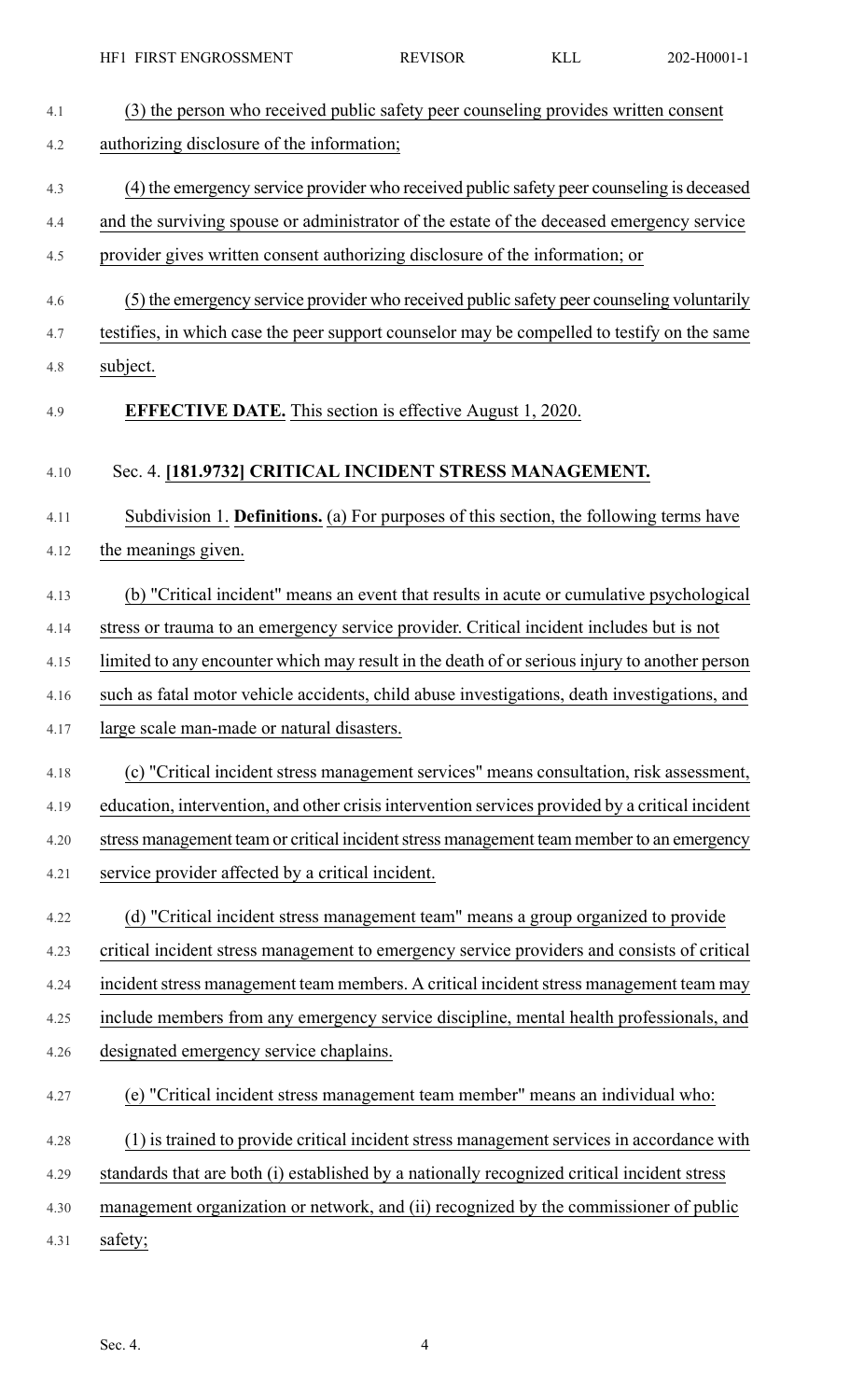| 5.1  | (2) was approved to function as a critical incident stress management team member prior       |
|------|-----------------------------------------------------------------------------------------------|
| 5.2  | to the time critical incident stress management services are provided; and                    |
| 5.3  | (3) is approved to function as a critical incident stress management team member at the       |
| 5.4  | time the critical incident stress management services are provided.                           |
| 5.5  | (f) "Emergency service provider" includes a peace officer, correctional officer, probation    |
| 5.6  | officer, supervision agent, firefighter, rescue squad member, dispatcher, hospital or         |
| 5.7  | emergency medical clinic personnel, a person who provides emergency medical services          |
| 5.8  | for a Minnesota licensed ambulance service, forensic science professional, or other person    |
| 5.9  | involved with public safety emergency services, either paid or volunteer.                     |
| 5.10 | Subd. 2. Team members; prohibition on being witness or party. A person who                    |
| 5.11 | otherwise qualifies as a critical incident stress management team member may not be part      |
| 5.12 | of a critical incident stress management team providing services to an emergency service      |
| 5.13 | provider if the critical incident stress management team member is a witness to the critical  |
| 5.14 | incident for which the person is receiving services.                                          |
| 5.15 | Subd. 3. Disclosure prohibited. (a) Except as provided in subdivision 4, a critical           |
| 5.16 | incident stress management team member or any person who receives critical incident stress    |
| 5.17 | management services shall not be required to disclose information to a third party that was   |
| 5.18 | obtained solely through the provision or receipt of critical incident stress management       |
| 5.19 | services.                                                                                     |
| 5.20 | (b) Government data on individuals receiving critical incident stress management services     |
| 5.21 | are classified as private data on individuals, as defined by section 13.02, subdivision 12,   |
| 5.22 | but may be disclosed as provided in subdivision 4.                                            |
| 5.23 | Subd. 4. Exceptions. The prohibition established under subdivision 3 does not apply if        |
| 5.24 | any of the following are true:                                                                |
| 5.25 | (1) the critical incident stress management team member reasonably believes the               |
| 5.26 | disclosure is necessary to prevent harm to self by the person in receipt of critical incident |
| 5.27 | stress management services or to prevent the person from harming another person, provided     |
| 5.28 | the disclosure is only for the purpose of preventing the person from harming self or others   |
| 5.29 | and limited to information necessary to prevent such harm;                                    |
| 5.30 | (2) the person receiving critical incident stress management services discloses information   |
| 5.31 | that is required to be reported under the mandated reporting laws, including, but not limited |
| 5.32 | to, the reporting of maltreatment of minors under section 626.556 and the reporting of        |
| 5.33 | maltreatment of vulnerable adults under section 626.557, provided the disclosure is only      |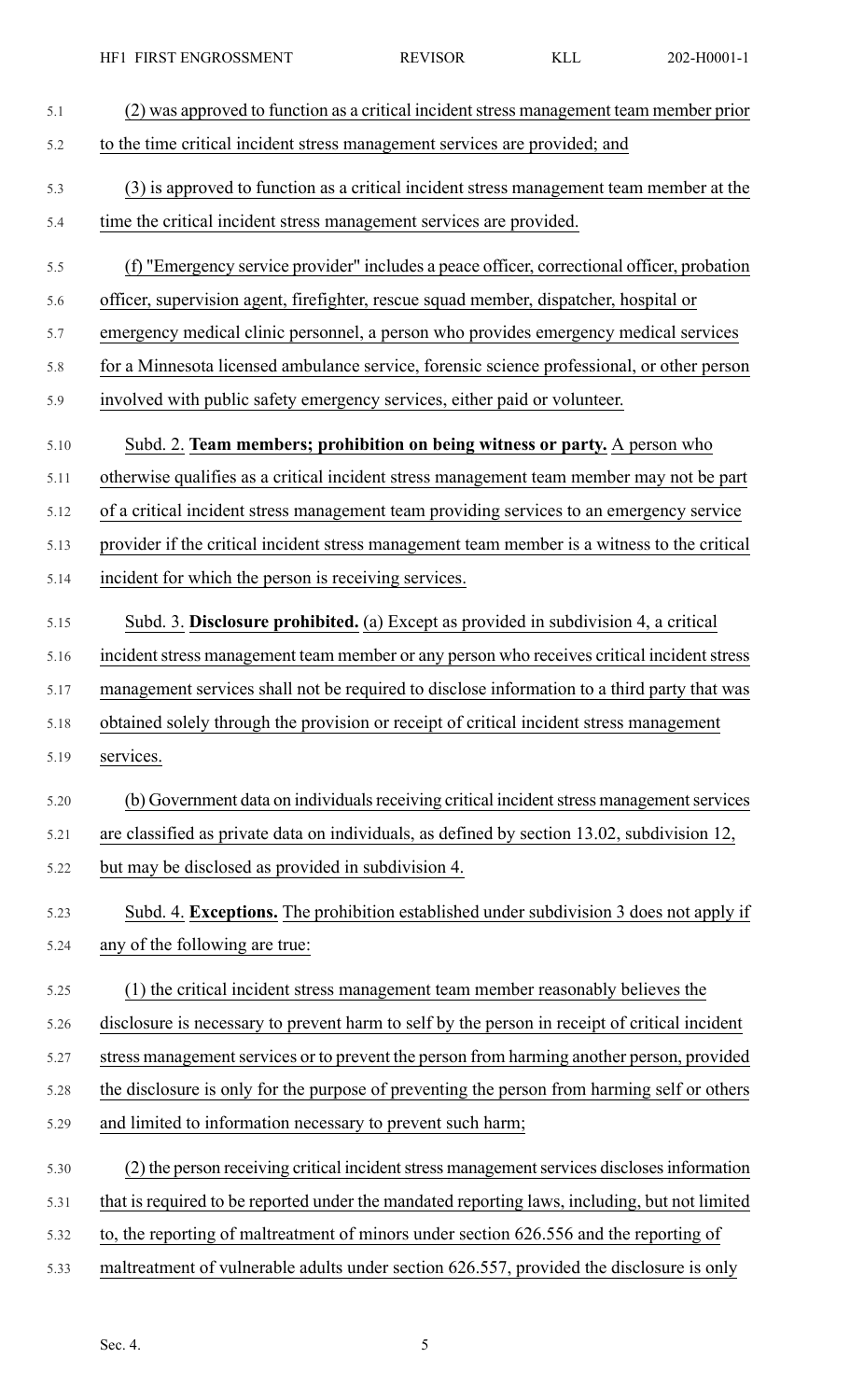|      | HF1 FIRST ENGROSSMENT                                                                           | <b>REVISOR</b> | <b>KLL</b> | 202-H0001-1 |
|------|-------------------------------------------------------------------------------------------------|----------------|------------|-------------|
| 6.1  | for the purpose of reporting maltreatment and limited to information necessary to make          |                |            |             |
| 6.2  | such a report;                                                                                  |                |            |             |
| 6.3  | (3) the person who received critical incident stress management services provides written       |                |            |             |
| 6.4  | consent authorizing disclosure of the information;                                              |                |            |             |
| 6.5  | (4) the emergency service provider who received critical incident stress management             |                |            |             |
| 6.6  | services is deceased and the surviving spouse or administrator of the estate of the deceased    |                |            |             |
| 6.7  | emergency service provider gives written consent authorizing disclosure of the information;     |                |            |             |
| 6.8  | $\frac{or}{ }$                                                                                  |                |            |             |
| 6.9  | (5) the emergency service provider who received critical incident stress management             |                |            |             |
| 6.10 | services voluntarily testifies, in which case the critical incident stress management team      |                |            |             |
| 6.11 | member may be compelled to testify on the same subject.                                         |                |            |             |
| 6.12 | <b>EFFECTIVE DATE.</b> This section is effective August 1, 2020.                                |                |            |             |
|      |                                                                                                 |                |            |             |
| 6.13 | Sec. 5. [299C.80] INDEPENDENT USE OF FORCE INVESTIGATIONS UNIT.                                 |                |            |             |
| 6.14 | Subdivision 1. Definitions. (a) As used in this section, the following terms have the           |                |            |             |
| 6.15 | meanings provided.                                                                              |                |            |             |
| 6.16 | (b) "Law enforcement agency" has the meaning given in section 626.84, subdivision 1,            |                |            |             |
| 6.17 | paragraph (f).                                                                                  |                |            |             |
| 6.18 | (c) "Officer-involved death" means the death of another that results from a peace officer's     |                |            |             |
| 6.19 | use of force while the officer is on duty or off duty but performing activities that are within |                |            |             |
| 6.20 | the scope of the officer's law enforcement duties.                                              |                |            |             |
| 6.21 | (d) "Peace officer" has the meaning given in section 626.84, subdivision 1, paragraph           |                |            |             |
| 6.22 | $(c)$ .                                                                                         |                |            |             |
| 6.23 | (e) "Superintendent" means the superintendent of the Bureau of Criminal Apprehension.           |                |            |             |
| 6.24 | (f) "Unit" means the independent Use of Force Investigations Unit.                              |                |            |             |
| 6.25 | Subd. 2. Formation; special agent in charge; duty. The superintendent shall form an             |                |            |             |
| 6.26 | independent Use of Force Investigations Unit within the Bureau of Criminal Apprehension         |                |            |             |
| 6.27 | to conduct officer-involved death investigations. The superintendent, in consultation with      |                |            |             |
| 6.28 | the commissioner of public safety, shall select a special agent in charge of the unit.          |                |            |             |
| 6.29 | Subd. 3. Additional duty. The unit shall investigate all criminal sexual conduct cases          |                |            |             |
| 6.30 | involving peace officers, including criminal sexual conduct cases involving chief law           |                |            |             |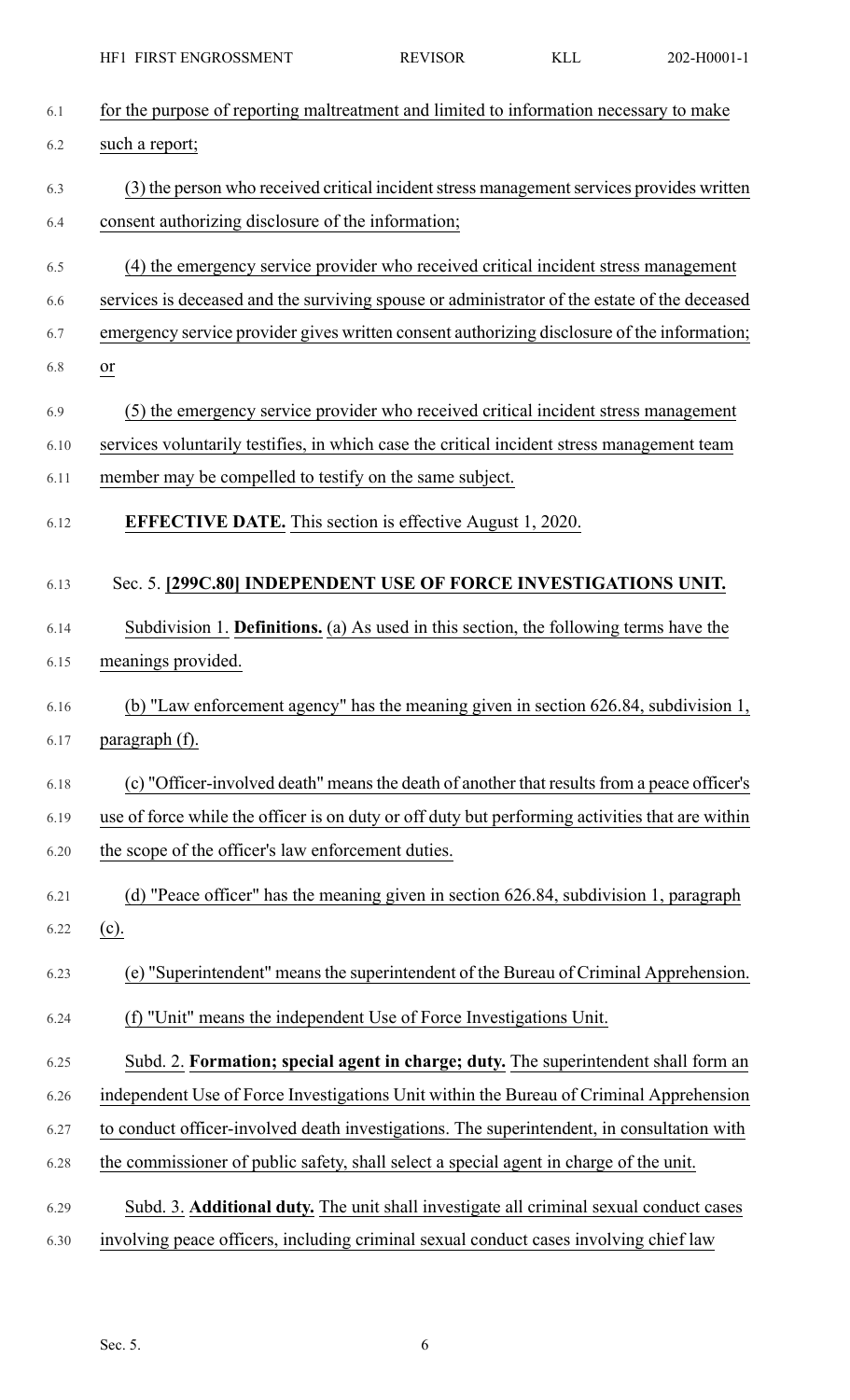| 7.1  | enforcement officers. The unit may also investigate conflict of interest cases involving peace      |
|------|-----------------------------------------------------------------------------------------------------|
| 7.2  | officers.                                                                                           |
| 7.3  | Subd. 4. Staff; support. The unit shall employ peace officers and staff to conduct                  |
| 7.4  | investigations and the superintendent shall develop and implement policies and procedures           |
| 7.5  | to ensure no conflict of interest exists with agents assigned to investigate a particular incident. |
| 7.6  | The superintendent may permit bureau resources not directly assigned to this unit to be used        |
| 7.7  | to assist the unit in fulfilling the duties assigned in this section.                               |
| 7.8  | Subd. 5. Conflicts. When a peace officer employed by the Bureau of Criminal                         |
| 7.9  | Apprehension is the subject of an officer-involved death investigation, the investigation           |
| 7.10 | shall be conducted by an investigatory agency selected by the county attorney in the                |
| 7.11 | jurisdiction where the alleged offense took place.                                                  |
| 7.12 | Subd. 6. Reporting. As provided for in chapter 13, the superintendent must make all                 |
| 7.13 | inactive investigative data for officer-involved death investigations that are public under         |
| 7.14 | section 13.82, subdivision 7, or other applicable law available on the bureau's website within      |
| 7.15 | 30 days of the end of the last criminal appeal of a subject of an investigation. By February        |
| 7.16 | 1 of each year, the superintendent shall report to the commissioner, the governor, and the          |
| 7.17 | chairs and ranking minority members of the legislative committees with jurisdiction over            |
| 7.18 | public safety finance and policy the following information about the unit: the number of            |
| 7.19 | investigations initiated; the number of incidents investigated; the outcomes or current status      |
| 7.20 | of each investigation; the charging decisions made by the prosecuting authority of incidents        |
| 7.21 | investigated by the unit; the number of plea agreements reached in incidents investigated           |
| 7.22 | by the unit; and any other information relevant to the unit's mission.                              |
| 7.23 | Subd. 7. Expiration. The independent use of force investigations unit expires August                |
| 7.24 | 1, 2024.                                                                                            |
| 7.25 | <b>EFFECTIVE DATE.</b> This section is effective August 1, 2020.                                    |
| 7.26 | Sec. 6. Minnesota Statutes 2018, section 415.16, is amended by adding a subdivision to              |
| 7.27 | read:                                                                                               |
| 7.28 | Subd. 1a. Residency incentives for peace officers. A statutory or home rule charter                 |
| 7.29 | city or county may offer incentives to encourage a person hired as a peace officer, as defined      |
| 7.30 | in section $626.84$ , subdivision 1, paragraph (c), to be a resident of the city or county.         |
| 7.31 | <b>EFFECTIVE DATE.</b> This section is effective August 1, 2020.                                    |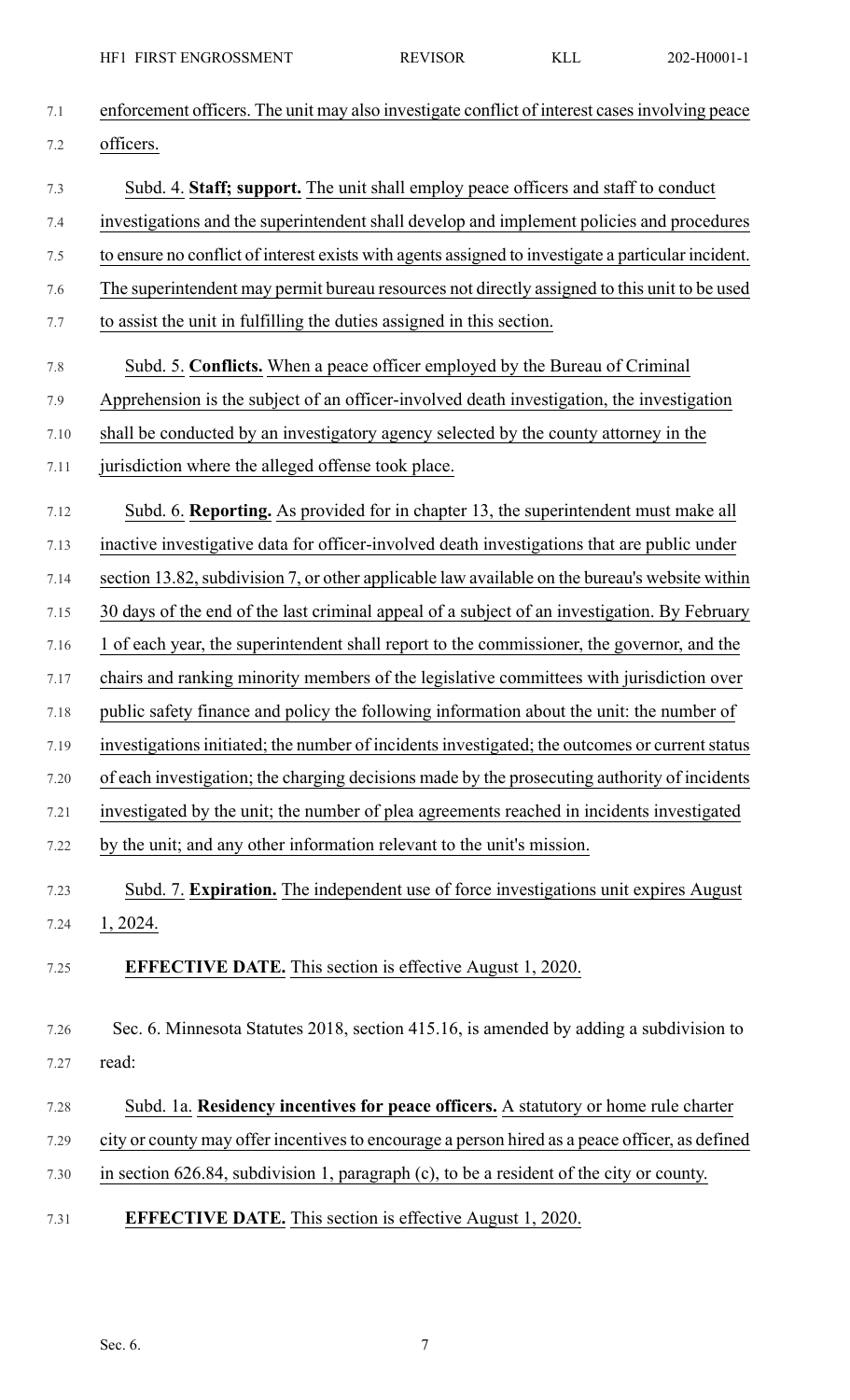| 8.1     | Sec. 7. Minnesota Statutes 2018, section 609.06, subdivision 1, is amended to read:          |
|---------|----------------------------------------------------------------------------------------------|
| 8.2     | Subdivision 1. When authorized. Except as otherwise provided in subdivision                  |
| 8.3     | subdivisions 2 and 3, reasonable force may be used upon or toward the person of another      |
| 8.4     | without the other's consent when the following circumstances exist or the actor reasonably   |
| 8.5     | believes them to exist:                                                                      |
| 8.6     | (1) when used by a public officer or one assisting a public officer under the public         |
| 8.7     | officer's direction:                                                                         |
| $8.8\,$ | (a) in effecting a lawful arrest; or                                                         |
| 8.9     | (b) in the execution of legal process; or                                                    |
| 8.10    | (c) in enforcing an order of the court; or                                                   |
| 8.11    | (d) in executing any other duty imposed upon the public officer by law; or                   |
| 8.12    | (2) when used by a person not a public officer in arresting another in the cases and in      |
| 8.13    | the manner provided by law and delivering the other to an officer competent to receive the   |
| 8.14    | other into custody; or                                                                       |
| 8.15    | (3) when used by any person in resisting or aiding another to resist an offense against      |
| 8.16    | the person; or                                                                               |
| 8.17    | (4) when used by any person in lawful possession of real or personal property, or by         |
| 8.18    | another assisting the person in lawful possession, in resisting a trespass upon or other     |
| 8.19    | unlawful interference with such property; or                                                 |
| 8.20    | (5) when used by any person to prevent the escape, or to retake following the escape,        |
| 8.21    | of a person lawfully held on a charge or conviction of a crime; or                           |
| 8.22    | (6) when used by a parent, guardian, teacher, or other lawful custodian of a child or        |
| 8.23    | pupil, in the exercise of lawful authority, to restrain or correct such child or pupil; or   |
| 8.24    | (7) when used by a school employee or school bus driver, in the exercise of lawful           |
| 8.25    | authority, to restrain a child or pupil, or to prevent bodily harm or death to another; or   |
| 8.26    | (8) when used by a common carrier in expelling a passenger who refuses to obey a lawful      |
| 8.27    | requirement for the conduct of passengers and reasonable care is exercised with regard to    |
| 8.28    | the passenger's personal safety; or                                                          |
| 8.29    | (9) when used to restrain a person with a mental illness or a person with a developmental    |
| 8.30    | disability from self-injury or injury to another or when used by one with authority to do so |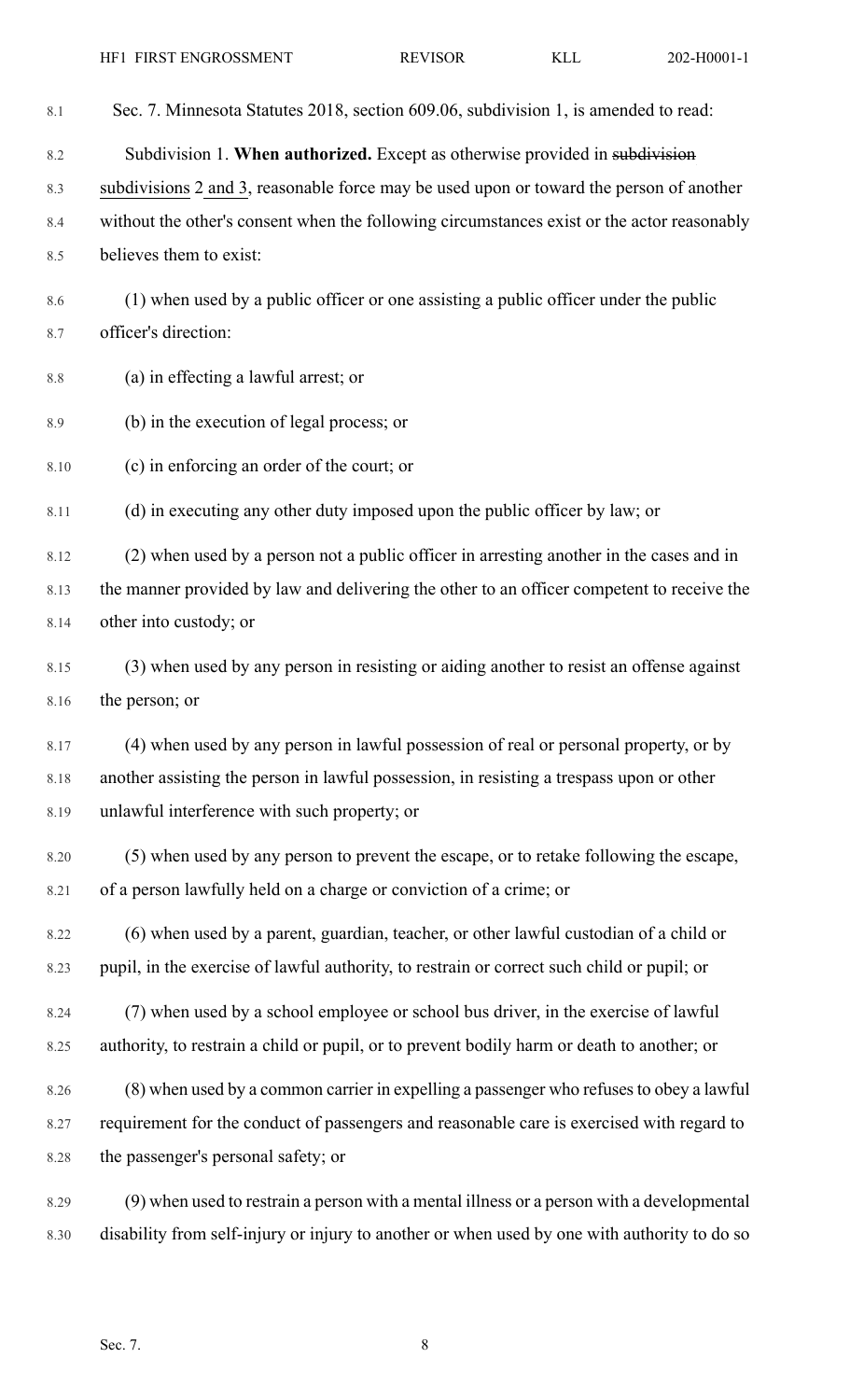| 9.1  | to compel compliance with reasonable requirements for the person's control, conduct, or          |
|------|--------------------------------------------------------------------------------------------------|
| 9.2  | treatment; or                                                                                    |
| 9.3  | (10) when used by a public or private institution providing custody or treatment against         |
| 9.4  | one lawfully committed to it to compel compliance with reasonable requirements for the           |
| 9.5  | control, conduct, or treatment of the committed person.                                          |
| 9.6  | <b>EFFECTIVE DATE.</b> This section is effective August 1, 2020.                                 |
| 9.7  | Sec. 8. Minnesota Statutes 2018, section 609.06, is amended by adding a subdivision to           |
| 9.8  | read:                                                                                            |
| 9.9  | Subd. 3. Limitations on the use of certain restraints. (a) A peace officer may not use           |
| 9.10 | any of the following restraints unless section 609.066 authorizes the use of deadly force to     |
| 9.11 | protect the peace officer or another from death or great bodily harm:                            |
| 9.12 | $(1)$ a choke hold;                                                                              |
| 9.13 | (2) tying all of a person's limbs together behind the person's back to render the person         |
| 9.14 | immobile; or                                                                                     |
| 9.15 | (3) securing a person in any way that results in transporting the person face down in a          |
| 9.16 | vehicle.                                                                                         |
| 9.17 | (b) For the purposes of this subdivision, "choke hold" means a method by which a person          |
| 9.18 | applies sufficient pressure to a person to make breathing difficult or impossible, and includes  |
| 9.19 | but is not limited to any pressure to the neck, throat, or windpipe that may prevent or hinder   |
| 9.20 | breathing, or reduce intake of air. Choke hold also means applying pressure to a person's        |
| 9.21 | neck on either side of the windpipe, but not to the windpipe itself, to stop the flow of blood   |
| 9.22 | to the brain via the carotid arteries.                                                           |
| 9.23 | <b>EFFECTIVE DATE.</b> This section is effective the day following final enactment.              |
| 9.24 | Sec. 9. Minnesota Statutes 2018, section 609.066, is amended by adding a subdivision to          |
| 9.25 | read:                                                                                            |
| 9.26 | Subd. 1a. Legislative intent. The legislature hereby finds and declares the following:           |
| 9.27 | (1) that the authority to use deadly force, conferred on peace officers by this section, is      |
| 9.28 | a critical responsibility that shall be exercised judiciously and with respect for human rights  |
| 9.29 | and dignity and for the sanctity of every human life. The legislature further finds and declares |
| 9.30 | that every person has a right to be free from excessive use of force by officers acting under    |
| 9.31 | color of law;                                                                                    |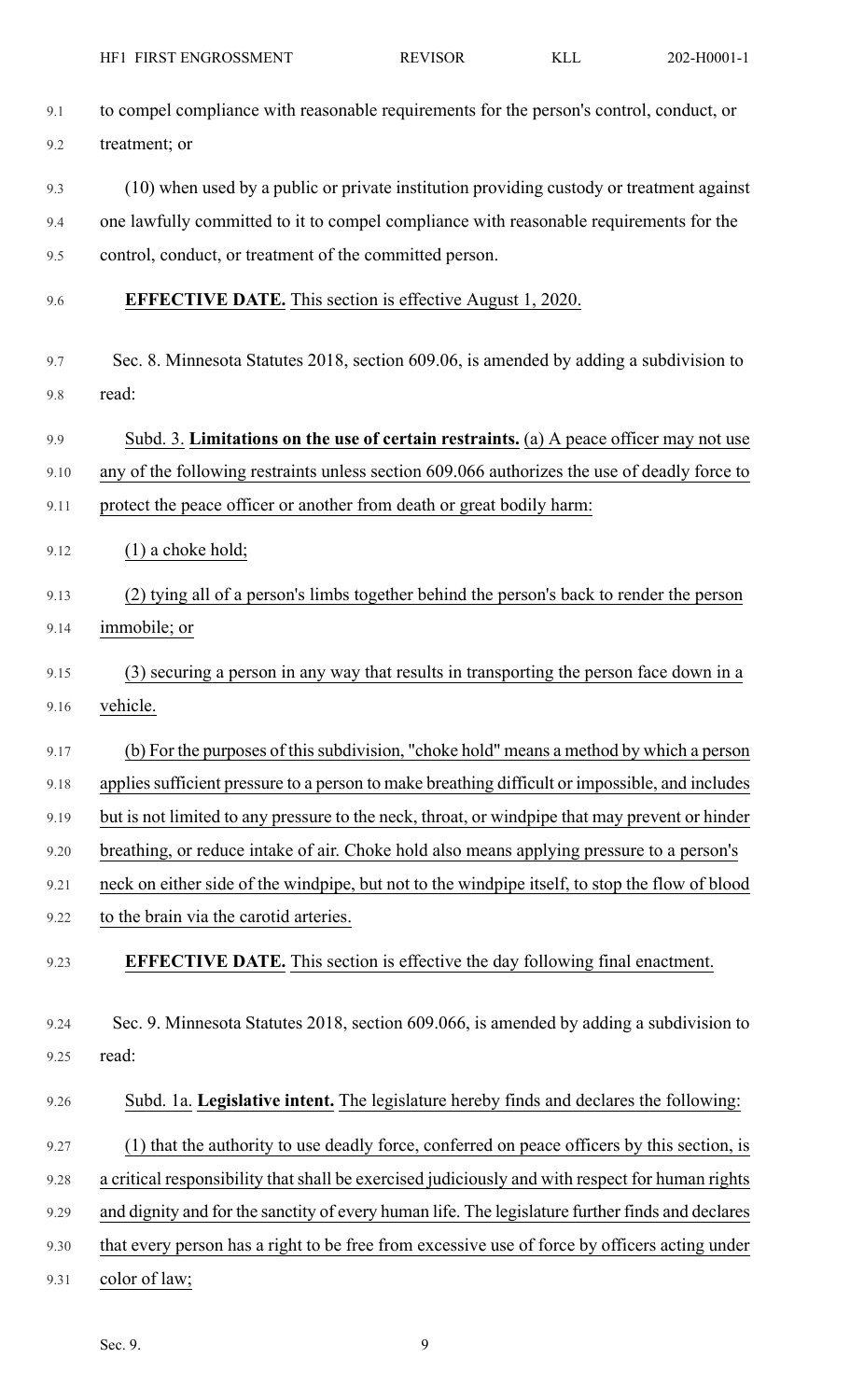10.1 (2) as set forth below, it is the intent of the legislature that peace officers use deadly 10.2 force only when necessary in defense of human life or to prevent great bodily harm. In 10.3 determining whether deadly force is necessary, officers shall evaluate each situation in light 10.4 of the particular circumstances of each case; 10.5 (3) that the decision by a peace officer to use deadly force shall be evaluated from the 10.6 perspective of a reasonable officer in the same situation, based on the totality of the 10.7 circumstances known to or perceived by the officer at the time, rather than with the benefit 10.8 of hindsight, and that the totality of the circumstances shall account for occasions when 10.9 officers may be forced to make quick judgments about using deadly force; and 10.10 (4) that peace officers should exercise special care when interacting with individuals 10.11 with known physical, mental health, developmental, or intellectual disabilities as an 10.12 individual's disability may affect the individual's ability to understand or comply with 10.13 commands from peace officers. 10.14 **EFFECTIVE DATE.** This section is effective March 1, 2021. 10.15 Sec. 10. Minnesota Statutes 2018, section 609.066, subdivision 2, is amended to read: 10.16 Subd. 2. **Use of deadly force.** (a) Notwithstanding the provisions of section 609.06 or 10.17 609.065, the use of deadly force by a peace officer in the line of duty is justified only when 10.18 if an objectively reasonable officer would believe, based on the totality of the circumstances 10.19 known to the officer at the time and without the benefit of hindsight, that such force is 10.20 necessary: 10.21 (1) to protect the peace officer or another from apparent death or great bodily harm, 10.22 provided that the threat: 10.23 (i) can be articulated with specificity by the law enforcement officer; 10.24 (ii) is reasonably likely to occur absent action by the law enforcement officer; and 10.25 (iii) must be addressed through the use of deadly force without unreasonable delay; or 10.26 (2) to effect the arrest or capture, or prevent the escape, of a person whom the peace 10.27 officer knows or has reasonable grounds to believe has committed or attempted to commit 10.28 a felony involving the use or threatened use of deadly force; or and the officer reasonably 10.29 believes that the person will cause death or great bodily harm to another person under the 10.30 threat criteria in clause (1), items (i) to (iii), unless immediately apprehended. 10.31 (3) to effect the arrest or capture, or prevent the escape, of a person whom the officer 10.32 knows or has reasonable grounds to believe has committed or attempted to commit a felony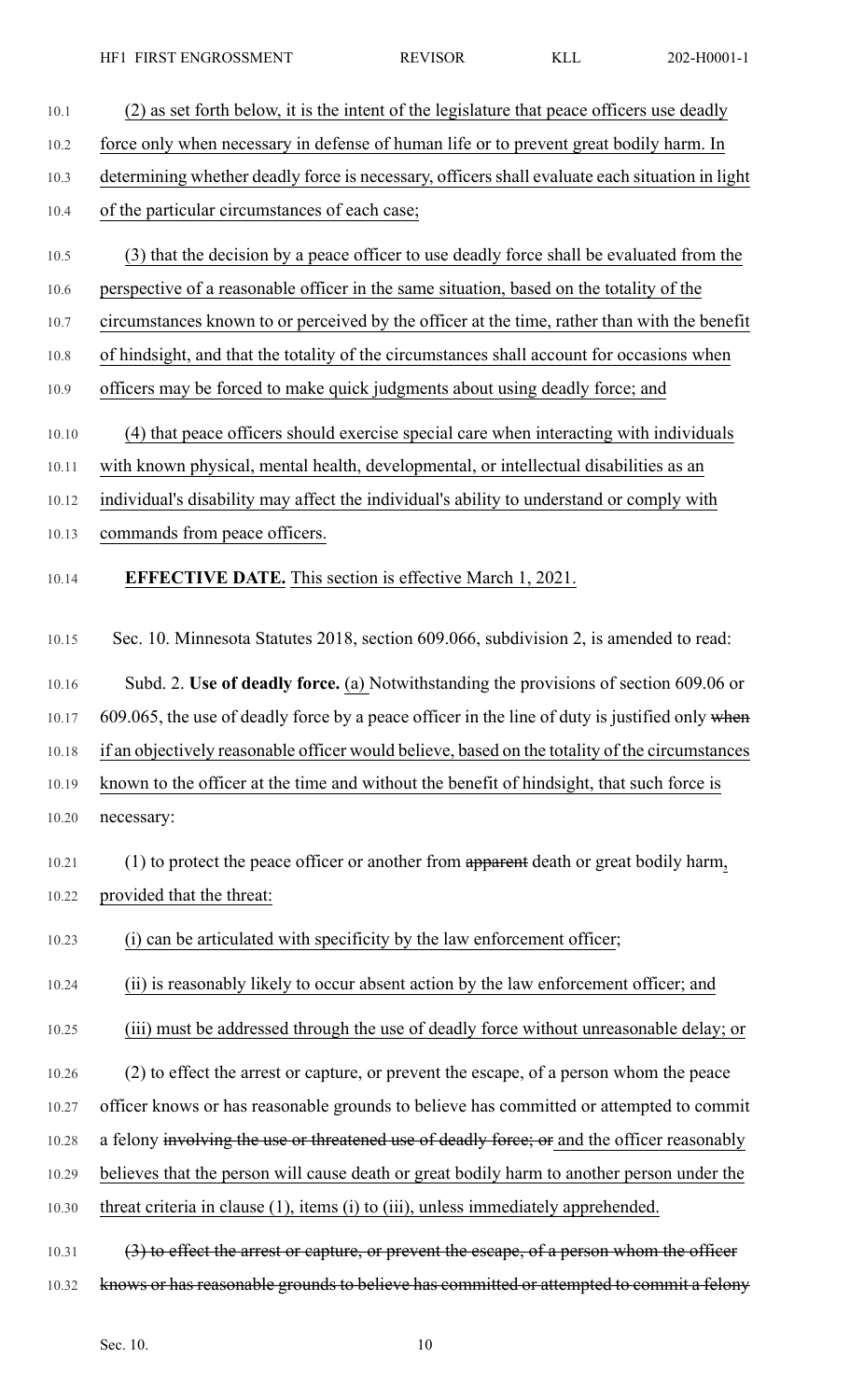- 11.1 if the officer reasonably believes that the person will cause death or great bodily harm if 11.2 the person's apprehension is delayed.
- 11.3 (b) A peace officer shall not use deadly force against a person based on the danger the
- 11.4 person poses to self if an objectively reasonable officer would believe, based on the totality
- 11.5 of the circumstances known to the officer at the time and without the benefit of hindsight,
- 11.6 that the person does not pose a threat of death or great bodily harm to the peace officer or
- 11.7 to another under the threat criteria in paragraph (a), clause (1), items (i) to (iii).
- 11.8 **EFFECTIVE DATE.** This section is effective March 1, 2021.

## 11.9 Sec. 11. **[626.5534] USE OF FORCE REPORTING.**

- 11.10 Subdivision 1. **Report required.** A chief law enforcement officer must provide the
- 11.11 information requested by the Federal Bureau of Investigation about each incident of law
- 11.12 enforcement use of force resulting in serious bodily injury or death, as those terms are
- 11.13 defined in the Federal Bureau of Investigation'sreporting requirements, to the superintendent
- 11.14 of the Bureau of Criminal Apprehension. The superintendent shall adopt a reporting form
- 11.15 for use by law enforcement agencies in making the report required under this section. The
- 11.16 report must include for each incident all of the information requested by the Federal Bureau
- 11.17 of Investigation.
- 11.18 Subd. 2. **Use of information collected.** A chief law enforcement officer must file the
- 11.19 report under subdivision 1 once a month in the form required by the superintendent. The
- 11.20 superintendent must summarize and analyze the information received and submit an annual
- 11.21 written report to the chairs and ranking minority members of the house of representatives
- 11.22 and senate committees with jurisdiction over public safety. The superintendent shall submit
- 11.23 the information to the Federal Bureau of Investigation.
- 11.24 **EFFECTIVE DATE.** This section is effective August 1, 2020.
- 11.25 Sec. 12. Minnesota Statutes 2018, section 626.841, is amended to read:
- 11.26 **626.841 BOARD; MEMBERS.**
- 11.27 The Board of Peace Officer Standards and Training shall be composed of the following 11.28 <del>15</del> 17 members:
- 11.29 (1) two members to be appointed by the governor from among the county sheriffs in 11.30 Minnesota;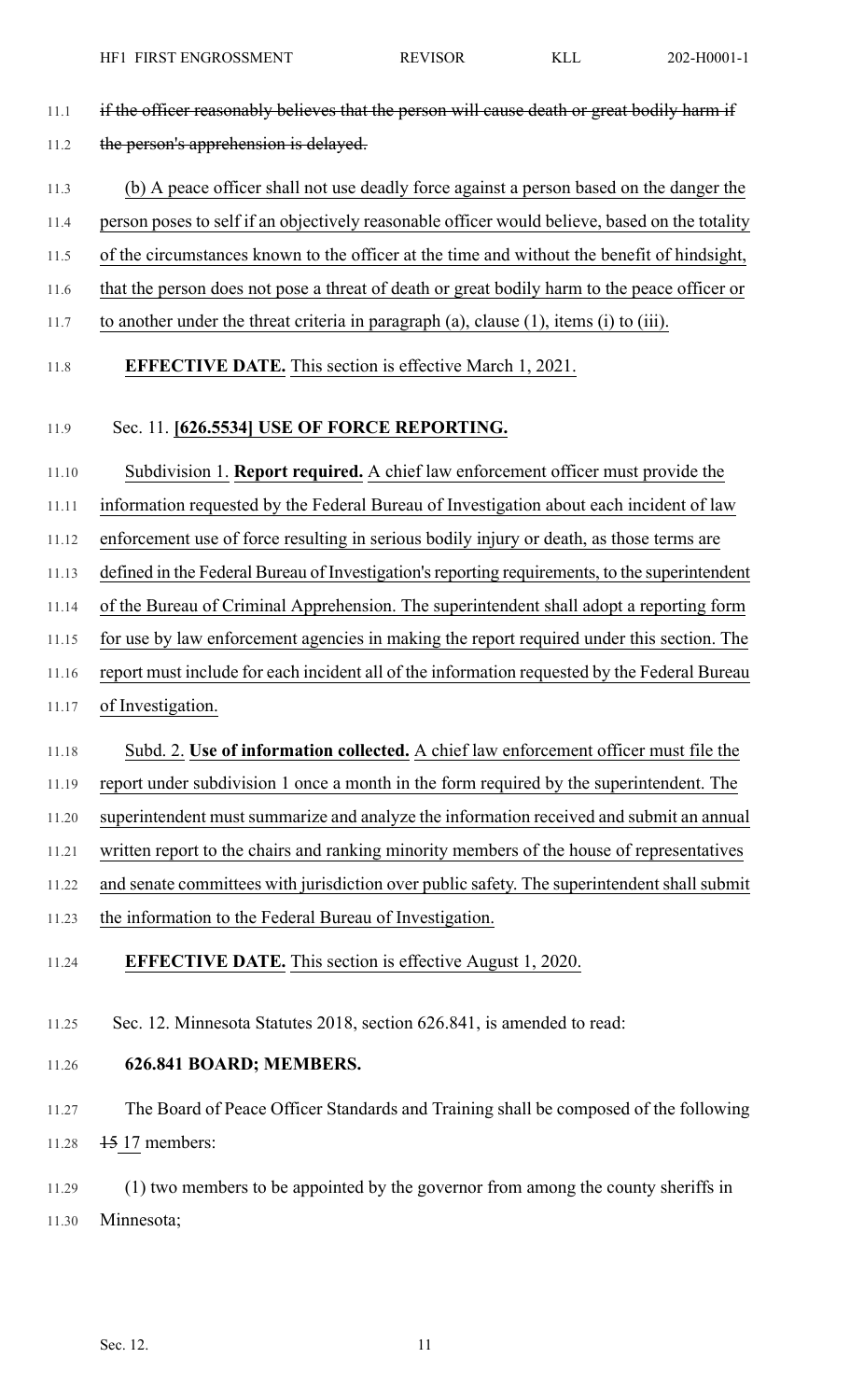12.1 (2) four members to be appointed by the governor from among peace officers in

12.2 Minnesota municipalities, at least two of whom shall be chiefs of police;

- 12.3 (3) two members to be appointed by the governor from among peace officers, at least 12.4 one of whom shall be a member of the Minnesota State Patrol Association;
- 12.5 (4) the superintendent of the Minnesota Bureau of Criminal Apprehension or a designee;
- 12.6 (5) two members appointed by the governor from among peace officers, or former peace 12.7 officers, who are currently employed on a full-time basis in a professional peace officer 12.8 education program;
- 12.9 (6) two members to be appointed by the governor, one member to be appointed from 12.10 among administrators of Minnesota colleges or universities that offer professional peace 12.11 officer education, and one member to be appointed from among the elected city officials in 12.12 statutory or home rule charter cities of under 5,000 population outside the metropolitan 12.13 area, as defined in section 473.121, subdivision 2; and
- 12.14  $(7)$  two four members appointed by the governor from among the general public.
- 12.15 A chair shall be appointed by the governor from among the members. In making 12.16 appointments the governor shall strive to achieve representation from among the geographic 12.17 areas of the state.
- 12.18 **EFFECTIVE DATE.** This section is effective August 1, 2020.
- 12.19 Sec. 13. Minnesota Statutes 2018, section 626.843, is amended by adding a subdivision 12.20 to read:
- 12.21 Subd. 1b. **Rules governing complaints.** If the board adopts rules to establish a
- 12.22 subcommittee to investigate licensure actions, the subcommittee must have:
- 12.23 (1) one voting board member appointed from the general public; and
- 12.24 (2) three voting board members who are current or former peace officers.
- 12.25 **EFFECTIVE DATE.** This section is effective August 1, 2020.

## 12.26 Sec. 14. **[626.8434] WARRIOR-STYLE TRAINING PROHIBITED.**

- 12.27 Subdivision 1. **Definition.** For purposes of this section, "warrior-style training" means
- 12.28 training for peace officers that dehumanizes people or encourages aggressive conduct by
- 12.29 peace officers during encounters with others in a manner that deemphasizes the value of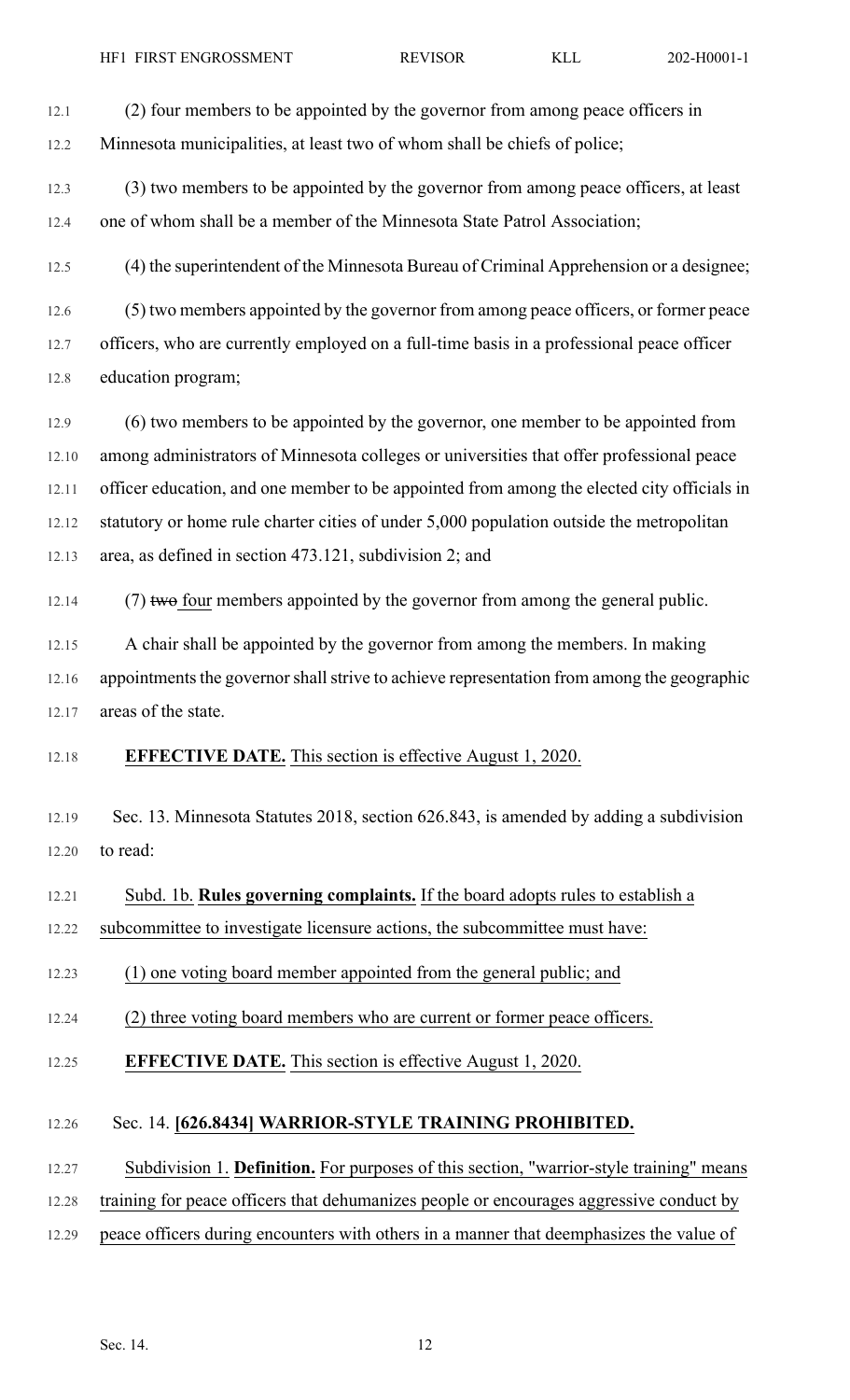- 13.1 human life or constitutional rights, the result of which increases a peace officer's likelihood
- 13.2 or willingness to use deadly force.
- 13.3 Subd. 2. **No continuing education credits or tuition reimbursement.** (a) The board
- 13.4 may not certify a continuing education course that includes warrior-style training.
- 13.5 (b) The board may not grant continuing education credit to a peace officer for a course
- 13.6 that includes warrior-style training.
- 13.7 (c) The board may not reimburse a law enforcement agency or a peace officer for a
- 13.8 course that includes warrior-style training.
- 13.9 Subd. 3. **Training prohibited.** A law enforcement agency may not provide warrior-style 13.10 training, directly or through a third party, to a peace officer.
- 13.11 **EFFECTIVE DATE.** This section is effective August 1, 2020.

# 13.12 Sec. 15. **[626.8435] ENSURING POLICE EXCELLENCE AND IMPROVING** 13.13 **COMMUNITY RELATIONS ADVISORY COUNCIL.**

- 13.14 Subdivision 1. **Establishment and membership.** The Ensuring Police Excellence and
- 13.15 Improving Community Relations Advisory Council is established under the Peace Officer
- 13.16 Standards and Training Board. The council consists of the following 15 members:
- 13.17 (1) the superintendent of the Bureau of Criminal Apprehension, or a designee;
- 13.18 (2) the executive director of the Peace Officer Standards and Training Board, or a 13.19 designee;
- 13.20 (3) the executive director of the Minnesota Police and Peace Officers Association, or a
- 13.21 designee;
- 13.22 (4) the executive director of the Minnesota Sheriff's Association, or a designee;
- 13.23 (5) the executive director of the Minnesota Chiefs of Police Association, or a designee;
- 13.24 and
- 13.25 (6) six community members, of which:
- 13.26 (i) four members shall represent the community-specific boards established under section
- 13.27 257.0768, reflecting one appointment made by each board;
- 13.28 (ii) one membershall be a mental health advocate and shall be appointed by the Minnesota
- 13.29 chapter of the National Alliance on Mental Illness; and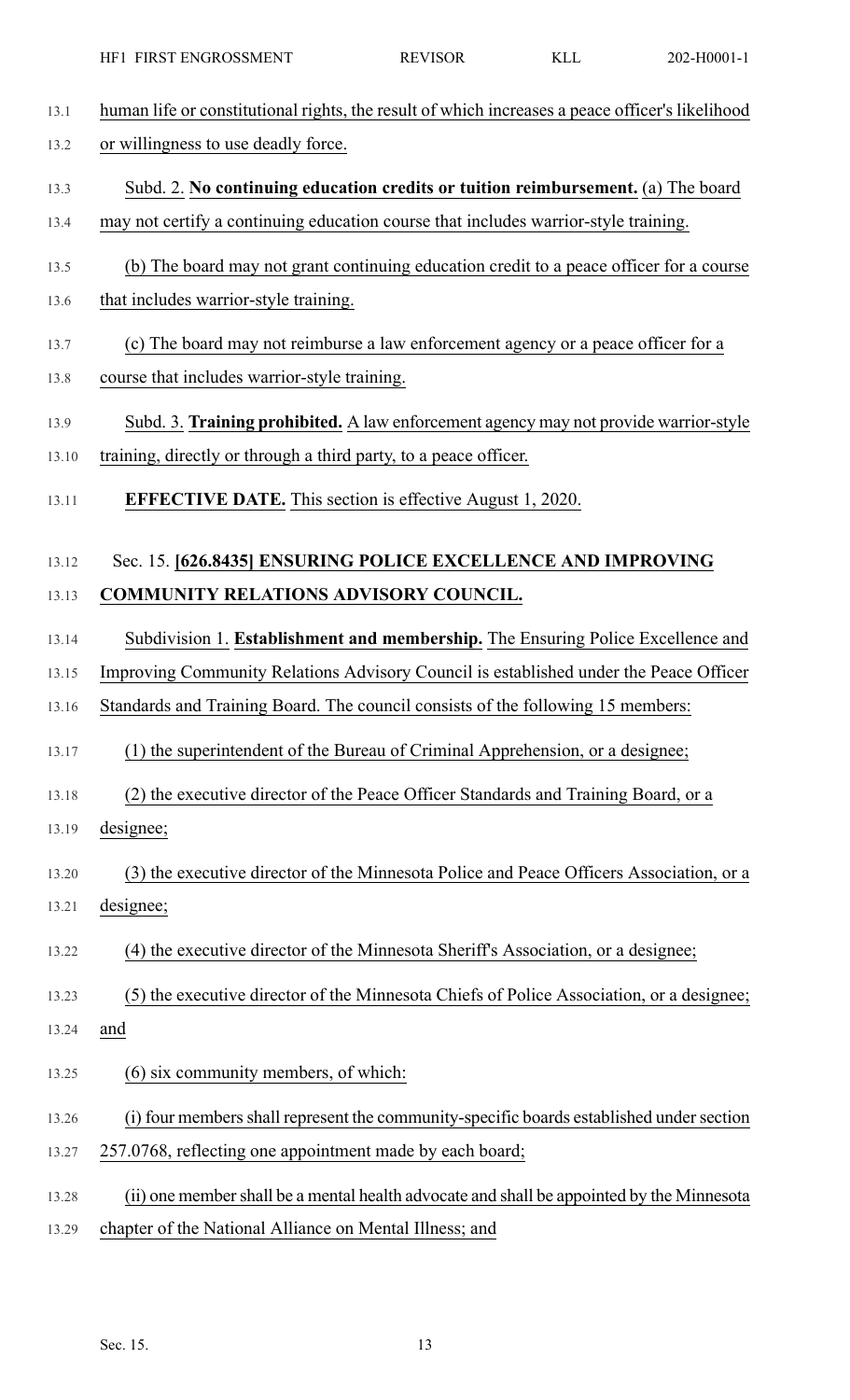| 14.1  | (iii) one member shall be an advocate for victims and shall be appointed by Violence           |
|-------|------------------------------------------------------------------------------------------------|
| 14.2  | Free Minnesota; and                                                                            |
| 14.3  | (7) four members appointed by the legislature, of which one shall be appointed by the          |
| 14.4  | speaker of the house, one by the house minority leader, one by the senate majority leader,     |
| 14.5  | and one by the senate minority leader.                                                         |
| 14.6  | The appointing authorities shall make their appointments by September 15, 2020, and            |
| 14.7  | shall ensure geographical balance when making appointments.                                    |
| 14.8  | Subd. 2. Purpose and duties. (a) The purpose of the council is to assist the board in          |
| 14.9  | maintaining policies and regulating peace officers in a manner that ensures the protection     |
| 14.10 | of civil and human rights. The council shall provide for citizen involvement in policing       |
| 14.11 | policies, regulations, and supervision. The council shall advance policies and reforms that    |
| 14.12 | promote positive interactions between peace officers and the community.                        |
| 14.13 | (b) The board chair must place the council's recommendations to the board on the board's       |
| 14.14 | agenda within four months of receiving a recommendation from the council.                      |
| 14.15 | Subd. 3. Organization. The council shall be organized and administered under section           |
| 14.16 | 15.059, except that the council does not expire. Council members serve at the pleasure of      |
| 14.17 | the appointing authority. The council shall select a chairperson from among the members        |
| 14.18 | by majority vote at its first meeting. The executive director of the board shall serve as the  |
| 14.19 | council's executive secretary.                                                                 |
| 14.20 | Subd. 4. Meetings. The council must meet at least quarterly. Meetings of the council           |
| 14.21 | are governed by chapter 13D. The executive director of the Peace Officer Standards and         |
| 14.22 | Training Board shall convene the council's first meeting, which must occur by September        |
| 14.23 | 1,2020.                                                                                        |
| 14.24 | Subd. 5. Office support. The executive director of the Peace Officer Standards and             |
| 14.25 | Training Board shall provide the council with the necessary office space, supplies, equipment, |
| 14.26 | and clerical support to effectively perform the duties imposed.                                |
| 14.27 | Subd. 6. Reports. The council shall submit a report by February 15 of each year to the         |
| 14.28 | chairs and ranking minority members of the senate and house of representatives committees      |
| 14.29 | and divisions having jurisdiction over criminal justice policy and the board. At a minimum,    |
| 14.30 | the report shall include:                                                                      |
| 14.31 | (1) all recommendations presented to the board and how the board acted on those                |

14.32 recommendations;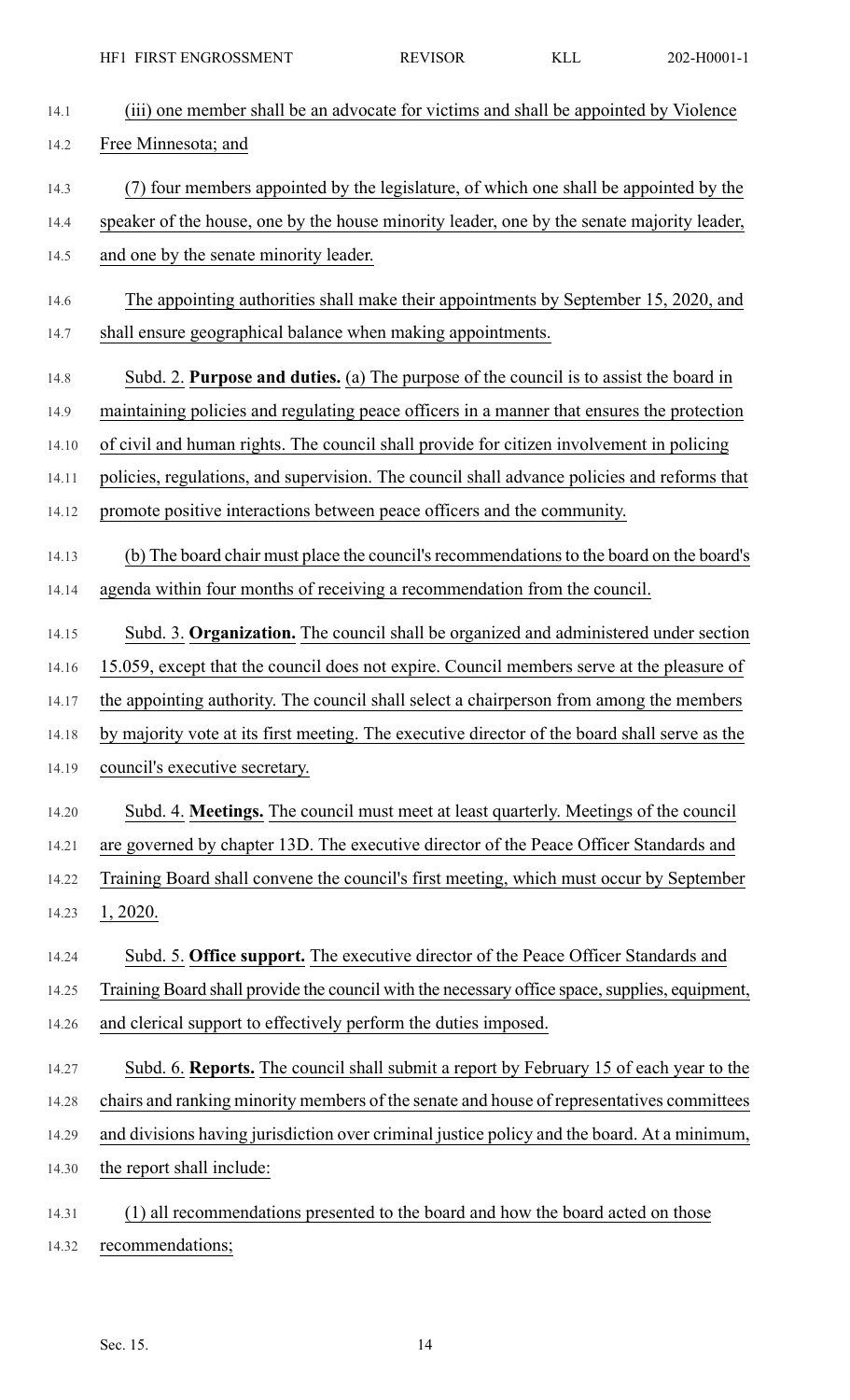15.1 (2) recommendations for statutory reform or legislative initiatives intended to promote

15.2 police-community relations; and

15.3 (3) updates on the council's review and determinations.

- 15.4 **EFFECTIVE DATE.** This section is effective the day following final enactment.
- 15.5 Sec. 16. Minnesota Statutes 2018, section 626.845, is amended by adding a subdivision 15.6 to read:
- 15.7 Subd. 3. **Peace officer data.** The board, in consultation with the Minnesota Chiefs of 15.8 Police Association, Minnesota Sheriff's Association, and Minnesota Police and Peace 15.9 Officers Association, shall create a central repository for peace officer data designated as 15.10 public data under chapter 13. The database shall be designed to receive, in real time, the 15.11 public data required to be submitted to the board by law enforcement agencies in section 15.12 626.8457,subdivision 3, paragraph (b). To assure the anonymity of individuals, the database
- 15.13 must use encrypted data to track information transmitted on individual peace officers.

## 15.14 **EFFECTIVE DATE.** This section is effective the day following final enactment.

- 15.15 Sec. 17. Minnesota Statutes 2018, section 626.8452, is amended by adding a subdivision 15.16 to read:
- 15.17 Subd. 1a. **Updated policy required.** (a) By September 1, 2020, the board, in consultation 15.18 with interested parties, shall adopt an updated comprehensive written model policy on the
- 15.19 use of force, including deadly force, by peace officers, and distribute this policy to the chief
- 15.20 law enforcement officer of every law enforcement agency in the state. The model policy
- 15.21 must recognize and respect the sanctity and value of all human life and the need to treat
- 15.22 everyone with dignity and without prejudice. At a minimum, the policy must include:
- 15.23 (1) a duty for peace officers to intercede when present and observing another peace 15.24 officer using force that is clearly beyond what is objectively reasonable under the law and 15.25 the particular circumstances of the case, and in a position to do so;
- 15.26 (2) a duty for peace officers to report any illegal use of force by another peace officer 15.27 to the officer's chief law enforcement officer; and
- 15.28 (3) a duty for peace officers to only use deadly force including techniques that are
- 15.29 restricted by section 609.06, subdivision 3, as authorized in section 609.066. However, even
- 15.30 in those circumstances, the policy must require that less lethal measures be considered first
- 15.31 by the officer.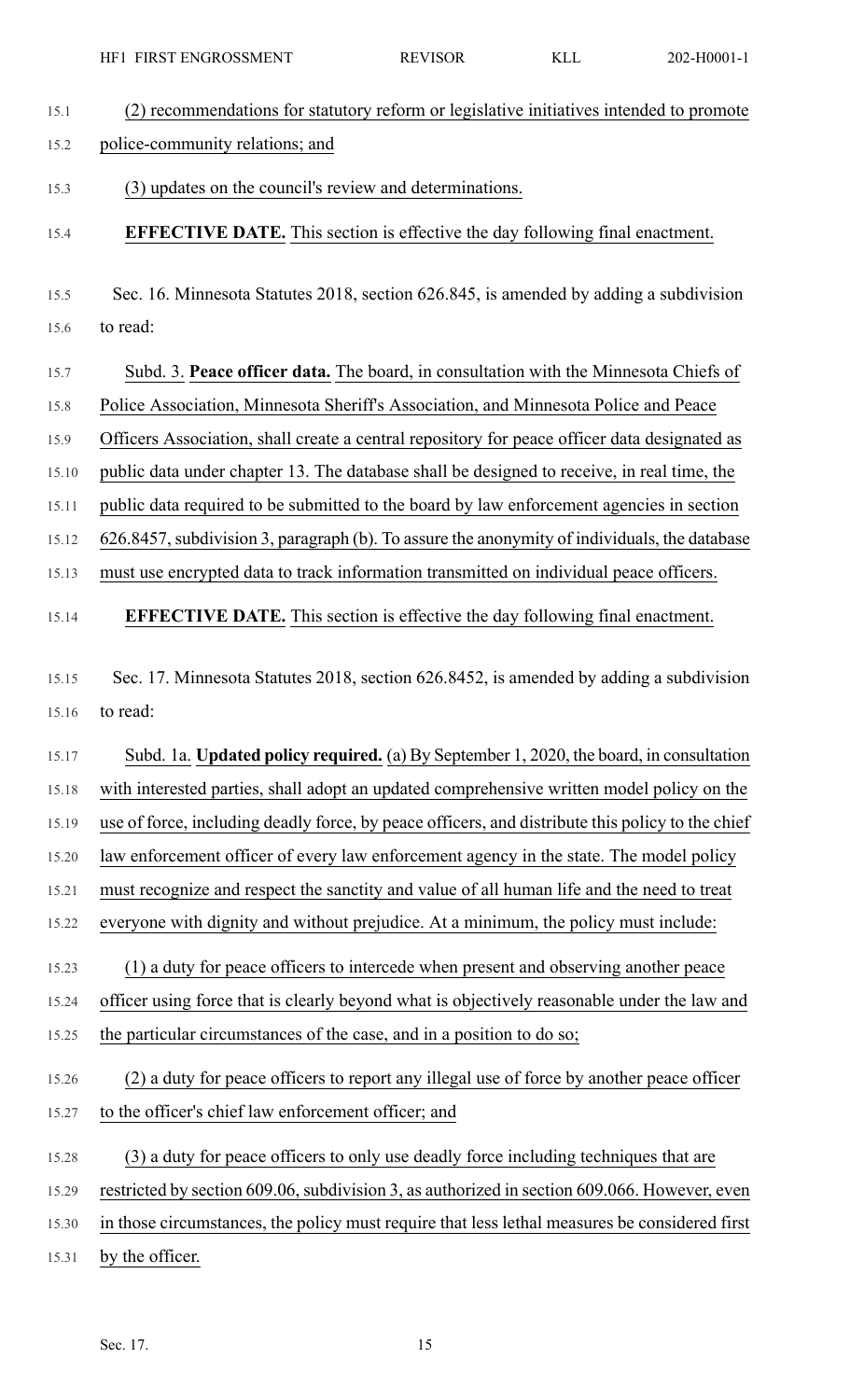16.1 (b) The board shall incorporate all applicable standards in sections 609.06, subdivision 16.2 3, and 609.066, even if a standard has a delayed effective date. The revised model policy 16.3 shall clearly identify the effective date of provisions with an effective date beyond September 16.4 1, 2020. 16.5 (c) By December 15, 2020, the chief law enforcement officer of every state and local 16.6 law enforcement agency must update the policy required under subdivision 1 so that it is 16.7 identical or substantially similar to the model policy developed by the board under 16.8 subdivision 1a. The board must assist the chief law enforcement officer of each state and 16.9 local law enforcement agency in developing and implementing policies under this 16.10 subdivision. 16.11 **EFFECTIVE DATE.** This section is effective August 1, 2020. 16.12 Sec. 18. Minnesota Statutes 2018, section 626.8452, subdivision 4, is amended to read: 16.13 Subd. 4. **Record keeping required.** The head of every local and state law enforcement 16.14 agency shall maintain written records of the agency's compliance with the requirements of 16.15 subdivisions 1a, 2, and 3. 16.16 **EFFECTIVE DATE.** This section is effective August 1, 2020. 16.17 Sec. 19. Minnesota Statutes 2018, section 626.8452, subdivision 5, is amended to read: 16.18 Subd. 5. **Licensing sanctions; injunctive relief.** The board has authority to inspectstate 16.19 and local law enforcement agency policies to ensure compliance with this section. The board 16.20 may conduct this inspection based upon a complaint it receives about a particular agency 16.21 or through a random selection process. The board may impose licensing sanctions and seek 16.22 injunctive relief under section 214.11 for failure to comply with the requirements of this 16.23 section. 16.24 **EFFECTIVE DATE.** This section is effective August 1, 2020. 16.25 Sec. 20. Minnesota Statutes 2018, section 626.8457, subdivision 3, is amended to read: 16.26 Subd. 3. **Report on alleged misconduct; database; report.** (a) A chief law enforcement 16.27 officer shall report annually to the board summary data regarding the investigation and 16.28 disposition of cases involving alleged misconduct, indicating the total number of 16.29 investigations, the total number by each subject matter, the number dismissed as unfounded, 16.30 and the number dismissed on grounds that the allegation was unsubstantiated.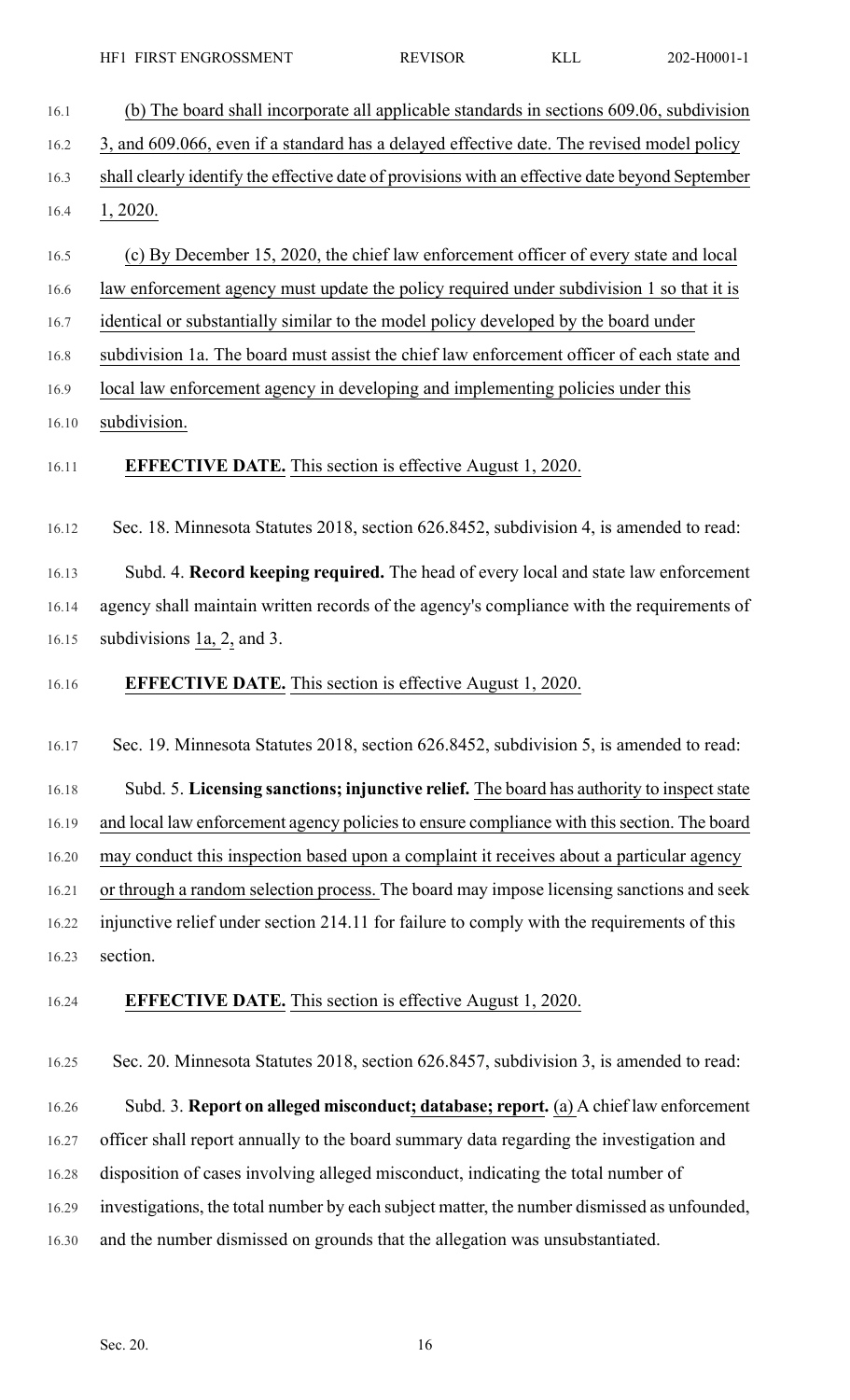| 17.1  | (b) Beginning January 15, 2021, a chief law enforcement officer, in real time, must                |
|-------|----------------------------------------------------------------------------------------------------|
| 17.2  | submit individual peace officer data classified as public and submitted using encrypted data       |
| 17.3  | that the board determines is necessary to:                                                         |
| 17.4  | (1) evaluate the effectiveness of statutorily required training;                                   |
| 17.5  | (2) assist the Ensuring Police Excellence and Improving Community Relations Advisory               |
| 17.6  | Council in accomplishing the council's duties; and                                                 |
| 17.7  | (3) allow for the board, the Ensuring Police Excellence and Improving Community                    |
| 17.8  | Relations Advisory Council, and the board's complaint investigation committee to identify          |
| 17.9  | patterns of behavior that suggest an officer is in crisis or is likely to violate a board-mandated |
| 17.10 | model policy.                                                                                      |
| 17.11 | (c) The reporting obligation in paragraph (b) is ongoing. A chief law enforcement officer          |
| 17.12 | must update data within 30 days of final disposition of a complaint or investigation.              |
| 17.13 | (d) Law enforcement agencies and political subdivisions are prohibited from entering               |
| 17.14 | into a confidentiality agreement that would prevent disclosure of the data identified in           |
| 17.15 | paragraph (b) to the board. Any such confidentiality agreement is void as to the requirements      |
| 17.16 | of this section.                                                                                   |
|       |                                                                                                    |
| 17.17 | (e) By February 1 of each year, the board shall prepare a report that contains summary             |
| 17.18 | data provided under paragraph (b). The board must post the report on its publicly accessible       |
| 17.19 | website and provide a copy to the chairs and ranking minority members of the senate and            |
| 17.20 | house of representatives committees and divisions having jurisdiction over criminal justice        |
| 17.21 | policy.                                                                                            |
| 17.22 | <b>EFFECTIVE DATE.</b> This section is effective August 1, 2020.                                   |
| 17.23 | Sec. 21. Minnesota Statutes 2018, section 626.8469, is amended to read:                            |
| 17.24 | 626.8469 TRAINING IN CRISIS RESPONSE, CONFLICT MANAGEMENT,                                         |
| 17.25 | AND CULTURAL DIVERSITY.                                                                            |
| 17.26 | Subdivision 1. In-service training required. Beginning July 1, 2018, the chief law                 |
| 17.27 | enforcement officer of every state and local law enforcement agency shall provide in-service       |
| 17.28 | training in crisis intervention and mental illness crises; conflict management and mediation;      |
| 17.29 | ensuring safer interactions between peace officers and persons with autism; and recognizing        |
| 17.30 | and valuing community diversity and cultural differences to include implicit bias training         |
| 17.31 | to every peace officer and part-time peace officer employed by the agency. The training            |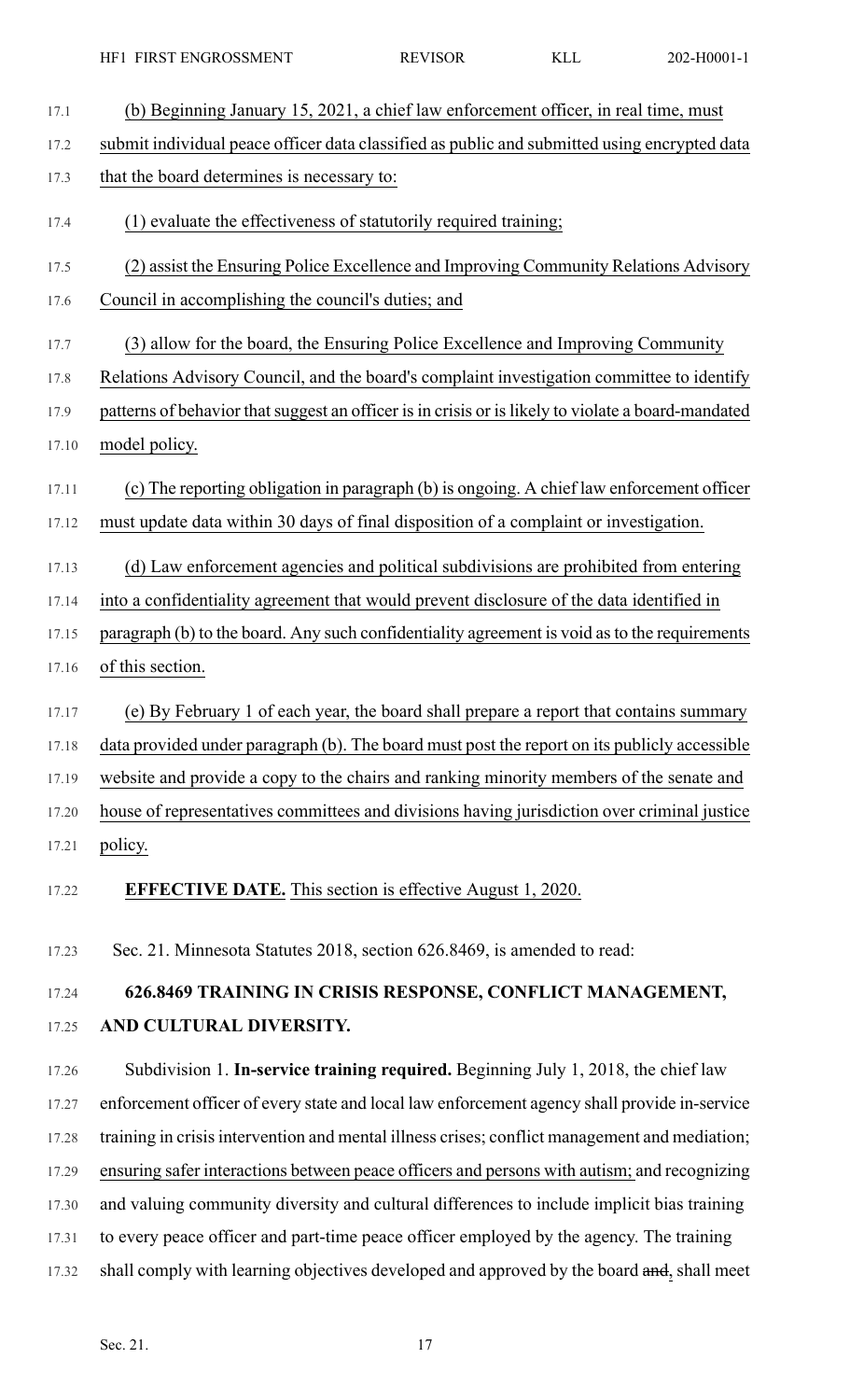| 18.1  | board requirements for board-approved continuing education credit, and shall be provided         |
|-------|--------------------------------------------------------------------------------------------------|
| 18.2  | by an approved entity. The board shall create a list of approved entities and training courses   |
| 18.3  | and make the list available to the chief law enforcement officer of every state and local law    |
| 18.4  | enforcement agency. Crisis intervention and mental illness crisis training shall meet the        |
| 18.5  | standards in subdivision 1a. The training shall consist of at least 16 continuing education      |
| 18.6  | credits with a minimum of six hours for crisis intervention and mental illness crisis training   |
| 18.7  | and four hours to ensure safer interactions between peace officers and persons with autism       |
| 18.8  | within an officer's three-year licensing cycle. Each peace officer with a license renewal date   |
| 18.9  | after June 30, 2018, is not required to complete this training until the officer's next full     |
| 18.10 | three-year licensing cycle.                                                                      |
| 18.11 | Subd. 1a. Crisis intervention and mental illness crisis training. (a) The board, in              |
| 18.12 | consultation with the commissioner of human services and mental health stakeholders, shall       |
| 18.13 | create a list of approved entities and training courses to instruct peace officers in techniques |
| 18.14 | for responding to a mental illness crisis. A course must include scenario-based instruction      |
| 18.15 | and cover most of the following issues:                                                          |
| 18.16 | (1) techniques for relating to individuals with mental illnesses and the individuals'            |
| 18.17 | families;                                                                                        |
| 18.18 | (2) techniques for crisis de-escalation;                                                         |
| 18.19 | (3) techniques for relating to diverse communities and education on mental illness               |
| 18.20 | diversity;                                                                                       |
| 18.21 | (4) mental illnesses and the criminal justice system;                                            |
| 18.22 | (5) community resources and supports for individuals experiencing a mental illness crisis        |
| 18.23 | and for the individuals' families;                                                               |
| 18.24 | (6) psychotropic medications and the medications' side effects;                                  |
| 18.25 | (7) co-occurring mental illnesses and substance use disorders;                                   |
| 18.26 | (8) suicide prevention; and                                                                      |
| 18.27 | (9) mental illnesses and disorders and the symptoms.                                             |
| 18.28 | (b) A course must also include training on children and families of individuals with             |
| 18.29 | mental illnesses to enable officers to respond appropriately to others who are present during    |
| 18.30 | a mental illness crisis. The board shall update the list of approved entities and training       |
| 18.31 | courses periodically as it considers appropriate.                                                |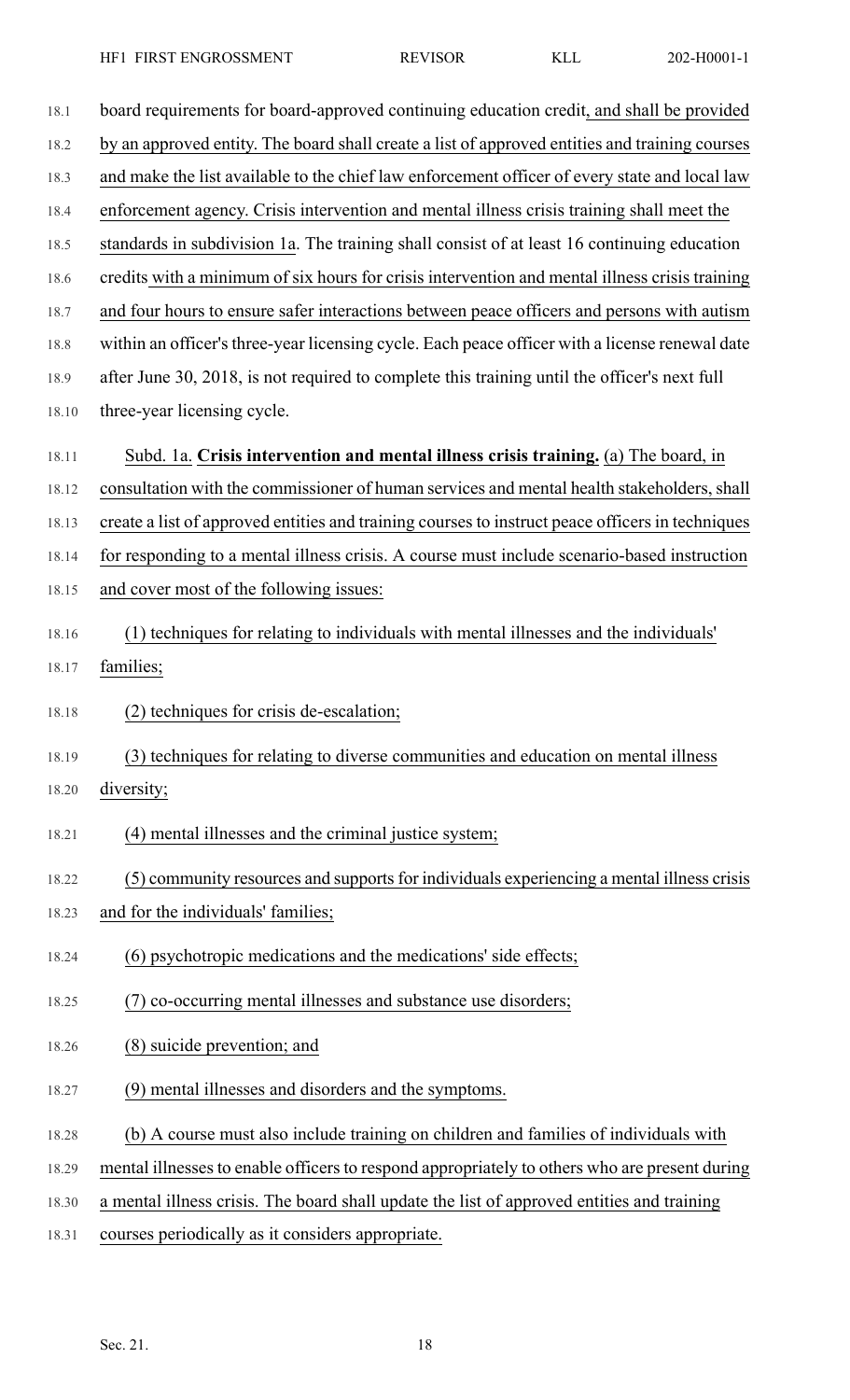| 19.1  | Subd. 2. Record keeping required. The head of every local and state law enforcement             |
|-------|-------------------------------------------------------------------------------------------------|
| 19.2  | agency shall maintain written records of the agency's compliance with the requirements of       |
| 19.3  | subdivision 1. subdivisions 1 and 1a including, at a minimum:                                   |
| 19.4  | (1) documentation of the training provider;                                                     |
| 19.5  | (2) documentation of the content of the training provided;                                      |
| 19.6  | (3) documentation that crisis intervention and mental illness crisis training included          |
| 19.7  | scenario-based instruction in compliance with the standards described in subdivision 1a;        |
| 19.8  | (4) compiled evaluations; and                                                                   |
| 19.9  | (5) explanation of expenditure of funds.                                                        |
| 19.10 | The documentation is subject to periodic review by the board, and shall be made available       |
| 19.11 | submitted to the board at its request. The board shall include in the compliance reviews        |
| 19.12 | required in section 626.8459 an evaluation of the effectiveness of in-service training provided |
| 19.13 | under this section in reducing officer use of force and diverting people experiencing a mental  |
| 19.14 | illness crisis from arrest.                                                                     |
| 19.15 | Subd. 3. Licensing sanctions; injunctive relief. The board may impose licensing                 |
| 19.16 | sanctions and seek injunctive relief under section 214.11 for failure to comply with the        |
|       | 19.17 requirements of this section.                                                             |
| 19.18 | <b>EFFECTIVE DATE.</b> This section is effective August 1, 2020.                                |
| 19.19 | Sec. 22. [626.8474] AUTISM TRAINING.                                                            |
| 19.20 | Subdivision 1. Learning objectives required. (a) By January 1, 2021, the board shall            |
| 19.21 | prepare learning objectives for preservice and in-service training on ensuring safer            |
| 19.22 | interactions between peace officers and persons with autism. At a minimum, the objectives       |
| 19.23 | must address the following:                                                                     |
| 19.24 | (1) autism overview and behavioral understanding;                                               |
| 19.25 | (2) best practices for interventions and de-escalation strategies;                              |
| 19.26 | (3) prevention and crisis reduction models; and                                                 |
| 19.27 | (4) objective review of tools and technology available.                                         |
| 19.28 | (b) In developing the learning objectives, the board shall consult with, at a minimum:          |
| 19.29 | (1) individuals with autism;                                                                    |
| 19.30 | (2) family members of individuals with autism;                                                  |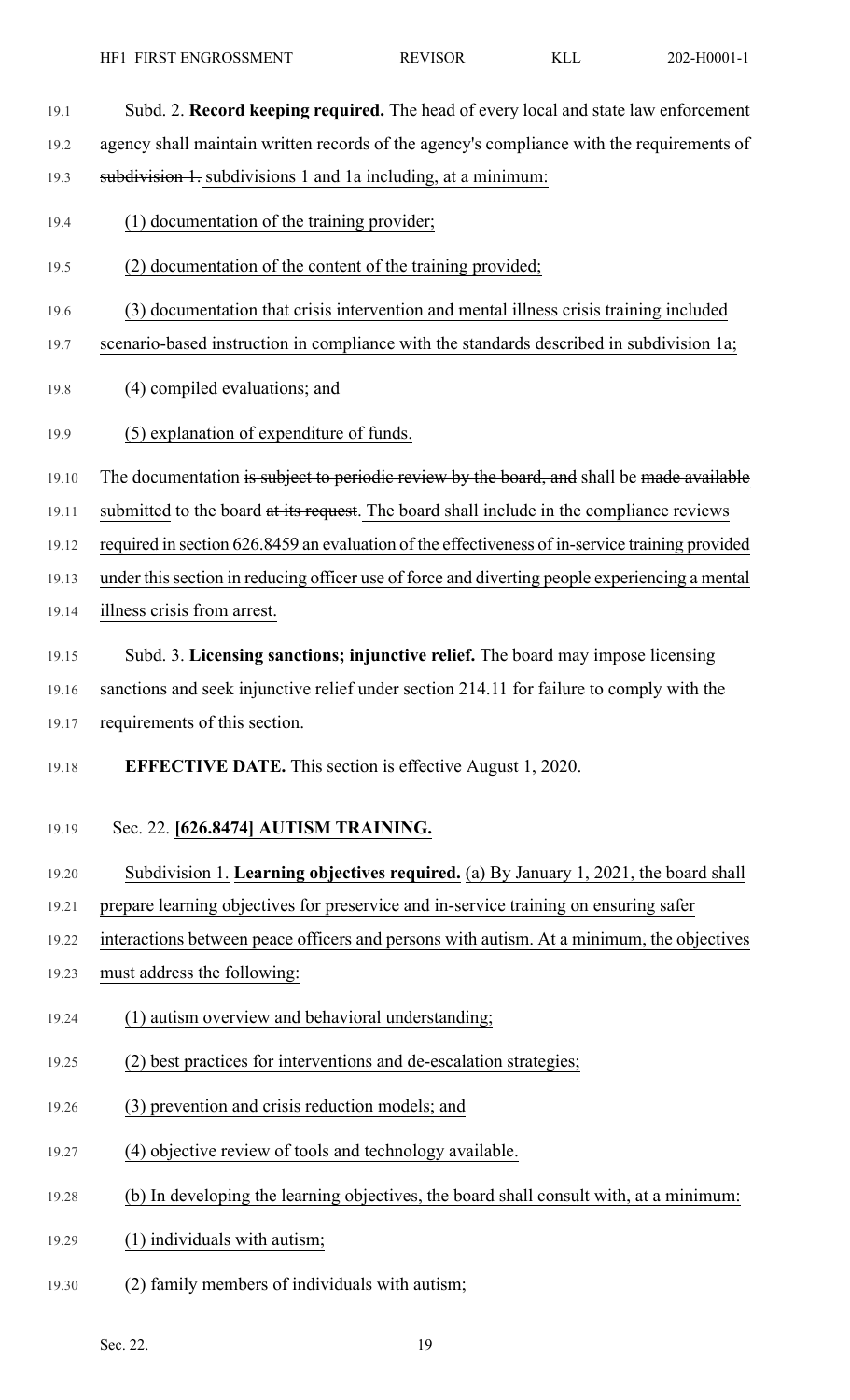- 20.1 (3) autism experts; and
- 20.2 (4) peace officers.
- 20.3 Subd. 2. **Preservice training required.** (a) The learning objectives developed pursuant 20.4 to subdivision 1 must be included in the required curriculum of professional peace officer
- 20.5 educational programs.
- 20.6 (b) A person is not eligible to take the peace officer licensing examination after July 1, 20.7 2021, unless the individual has received the training described in paragraph (a).
- 20.8 Subd. 3. **In-service training required.** Beginning July 1, 2021, the chief law enforcement 20.9 officer of every state and local law enforcement agency shall provide in-service autism 20.10 training to every peace officer and part-time peace officer employed by the agency. The 20.11 training must comply with the learning objectives developed and approved by the board 20.12 and must meet board requirements for board-approved continuing education credit. The 20.13 training must consist of at least four continuing education credits of the credits required 20.14 under section 626.8469 within an officer's three-year licensing cycle. Each peace officer 20.15 with a license renewal date after June 30, 2021, is not required to complete this training 20.16 until the officer's next full three-year licensing cycle.
- 20.17 Subd. 4. **Record keeping required.** The head of every local and state law enforcement 20.18 agency shall maintain written records of the agency's compliance with the requirements of 20.19 subdivision 3. The documentation is subject to periodic review by the board, and must be 20.20 made available to the board at its request.
- 20.21 Subd. 5. **Licensing sanctions; injunctive relief.** The board may impose licensing 20.22 sanctions and seek injunctive relief under section 214.11 for failure to comply with the 20.23 requirements of this section.
- 20.24 **EFFECTIVE DATE.** This section is effective August 1, 2020.

## 20.25 Sec. 23. **[626.8475] DUTY TO INTERCEDE AND REPORT.**

- 20.26 (a) Regardless of tenure or rank, a peace officer must intercede when:
- 20.27 (1) present and observing another peace officer using force in violation of section 609.066,
- 20.28 subdivision 2, or otherwise beyond that which is objectively reasonable under the
- 20.29 circumstances; and
- 20.30 (2) physically or verbally able to do so.
- 20.31 (b) A peace officer who observes another employee or peace officer use force that
- 20.32 exceeds the degree of force permitted by law has the duty to report the incident in writing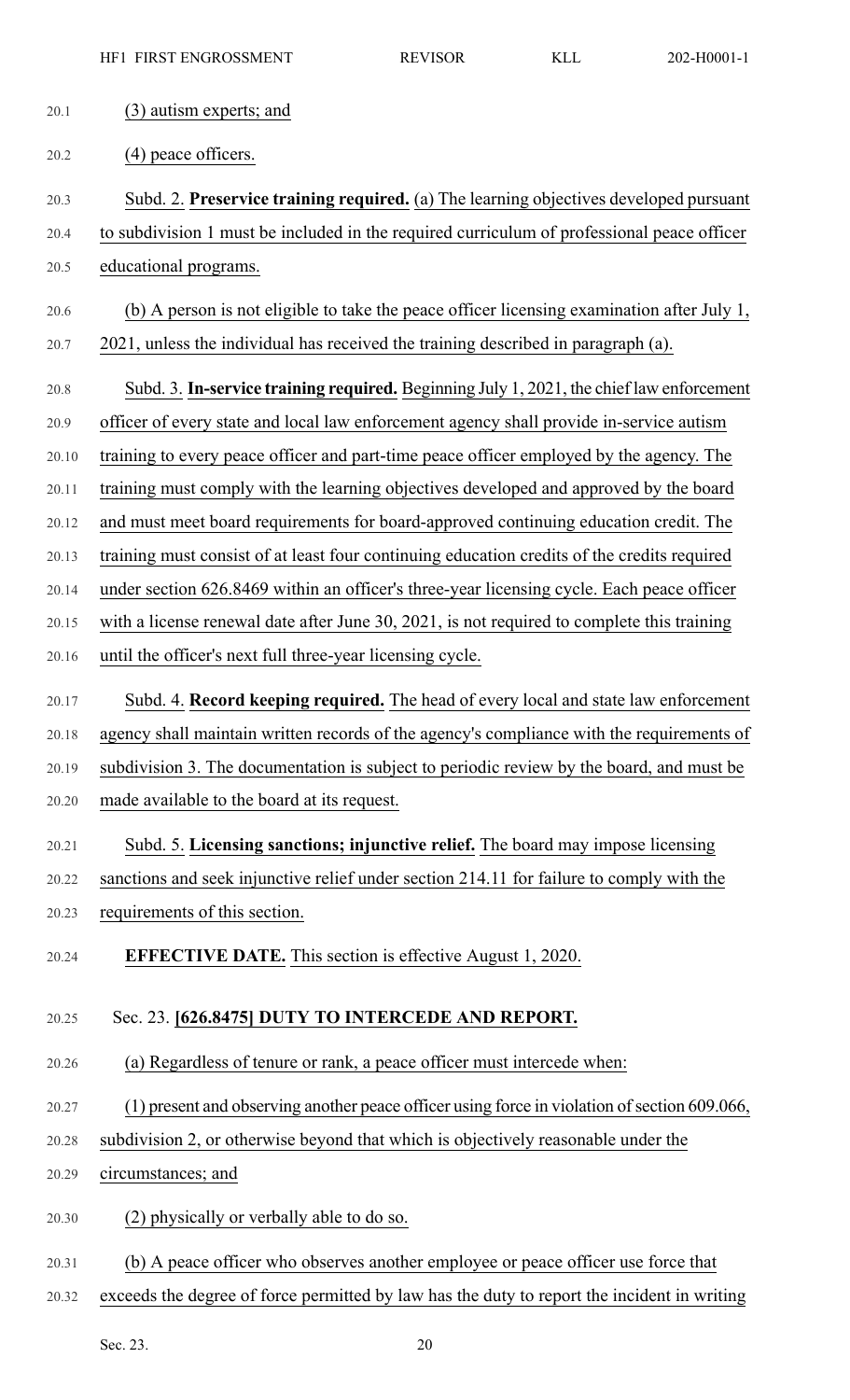| 21.1  | within 24 hours to the chief law enforcement officer of the agency that employs the reporting    |
|-------|--------------------------------------------------------------------------------------------------|
| 21.2  | peace officer.                                                                                   |
| 21.3  | (c) A peace officer who breaches a duty established in this subdivision is subject to            |
| 21.4  | discipline by the board under Minnesota Rules, part 6700.1600.                                   |
| 21.5  | <b>EFFECTIVE DATE.</b> This section is effective August 1, 2020.                                 |
| 21.6  | Sec. 24. [626.892] PEACE OFFICER GRIEVANCE ARBITRATION SELECTION                                 |
| 21.7  | PROCEDURE.                                                                                       |
| 21.8  | Subdivision 1. Definitions. (a) For the purposes of this section, the terms defined in this      |
| 21.9  | section have the meanings given them.                                                            |
| 21.10 | (b) "Commissioner" means the commissioner of the Bureau of Mediation Services.                   |
| 21.11 | (c) "Employer" means a political subdivision or law enforcement agency employing a               |
| 21.12 | peace officer.                                                                                   |
| 21.13 | (d) "Grievance" means a dispute or disagreement regarding any written disciplinary               |
| 21.14 | action, discharge, or termination decision of a peace officer arising under a collective         |
| 21.15 | bargaining agreement covering peace officers.                                                    |
| 21.16 | (e) "Grievance arbitration" means binding arbitration of a grievance under the grievance         |
| 21.17 | procedure in a collective bargaining agreement covering peace officers, as required by this      |
| 21.18 | section or sections 179A.04, 179A.20, and 179A.21, subdivision 3, to the extent those            |
| 21.19 | sections are consistent with this section.                                                       |
| 21.20 | (f) "Grievance procedure" has the meaning given in section 179A.20, subdivision 4,               |
| 21.21 | except as otherwise provided in this section or to the extent inconsistent with this section.    |
| 21.22 | (g) "Peace officer" means a licensed peace officer or part-time peace officer subject to         |
| 21.23 | licensure under sections 626.84 to 626.863.                                                      |
| 21.24 | Subd. 2. Applicability. (a) Notwithstanding any contrary provision of law, home rule             |
| 21.25 | charter, ordinance, or resolution, the arbitrator selection procedure established under this     |
| 21.26 | section shall apply to all peace officer grievance arbitrations for written disciplinary action, |
| 21.27 | discharge, or termination heard on or after the effective date.                                  |
| 21.28 | (b) The grievance procedure for all collective bargaining agreements covering peace              |
| 21.29 | officers negotiated on or after the day following final enactment must include the arbitrator    |
| 21.30 | selection procedure established in this section.                                                 |
|       |                                                                                                  |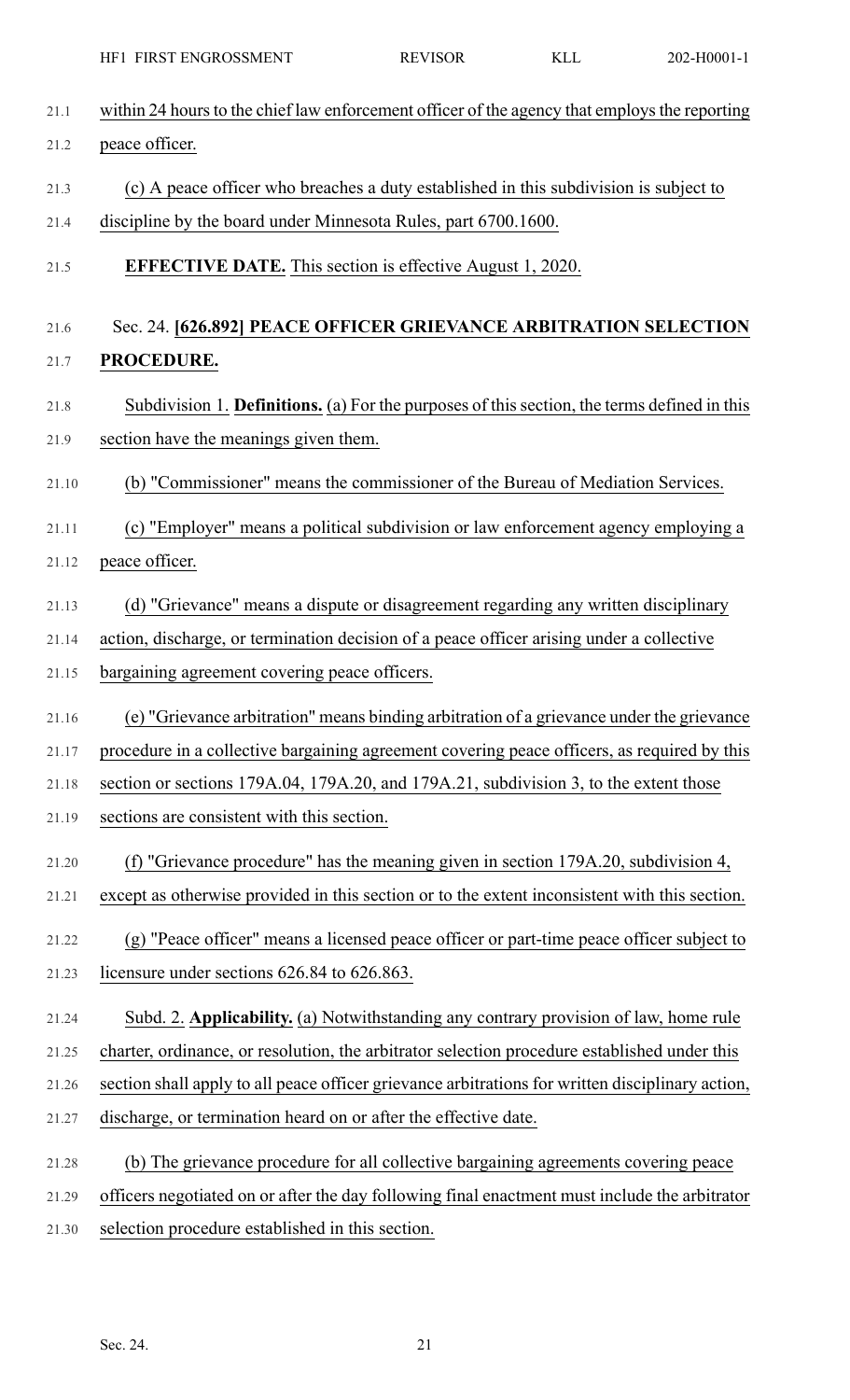| 22.1  | (c) This section does not authorize arbitrators appointed under this section to hear                |
|-------|-----------------------------------------------------------------------------------------------------|
| 22.2  | arbitrations of public employees who are not peace officers.                                        |
| 22.3  | Subd. 3. Fees. All fees charged by arbitrators under this section shall be in accordance            |
| 22.4  | with a schedule of fees established by the commissioner on an annual basis.                         |
| 22.5  | Subd. 4. Roster of arbitrators. The commissioner, in consultation with community and                |
| 22.6  | law enforcement stakeholders, shall appoint a roster of six persons suited and qualified by         |
| 22.7  | training and experience to act as arbitrators for peace officer grievance arbitrations under        |
| 22.8  | this section. In making these appointments, and as applicable, the commissioner may consider        |
| 22.9  | the factors set forth in Minnesota Rules, parts 5530.0600 and 5530.0700, subpart 6, as well         |
| 22.10 | as a candidate's familiarity with labor law, the grievance process, and the law enforcement         |
| 22.11 | profession; or experience and training in cultural competency, racism, implicit bias, and           |
| 22.12 | recognizing and valuing community diversity and cultural differences. The appointments              |
| 22.13 | are effective immediately upon filing with the secretary of state. Arbitrators on the roster        |
| 22.14 | created by this subdivision shall not serve as an arbitrator in a labor arbitration other than      |
| 22.15 | a grievance arbitration as defined in this section.                                                 |
| 22.16 | Subd. 5. Applications. The secretary of state shall solicit and accept applications in the          |
| 22.17 | same manner as for open appointments under section 15.0597.                                         |
| 22.18 | Subd. 6. Terms. (a) Initial appointments to the roster of arbitrators shall be made as              |
| 22.19 | follows:                                                                                            |
| 22.20 | (1) two appointments to expire on the first Monday in January 2023;                                 |
| 22.21 | (2) two appointments to expire on the first Monday in January 2024; and                             |
| 22.22 | (3) two appointments to expire on the first Monday in January 2025.                                 |
| 22.23 | (b) Subsequent appointments to the roster of arbitrators shall be for three-year terms to           |
| 22.24 | expire on the first Monday in January, with the terms of no more than two arbitrators to            |
| 22.25 | expire in the same year.                                                                            |
| 22.26 | (c) An arbitrator may be re-appointed to the roster upon expiration of the arbitrator's             |
| 22.27 | term. If the arbitrator is not re-appointed, the arbitrator may continue to serve until a successor |
| 22.28 | is appointed, but in no case later than July 1 of the year in which the arbitrator's term expires.  |
| 22.29 | Subd. 7. Applicability of Minnesota Rules, chapter 5530. To the extent consistent                   |
| 22.30 | with this section, the following provisions of Minnesota Rules apply to arbitrators on the          |
| 22.31 | roster of arbitrators established under this section:                                               |

22.32 (1) Minnesota Rules, part 5530.0500 (status of arbitrators);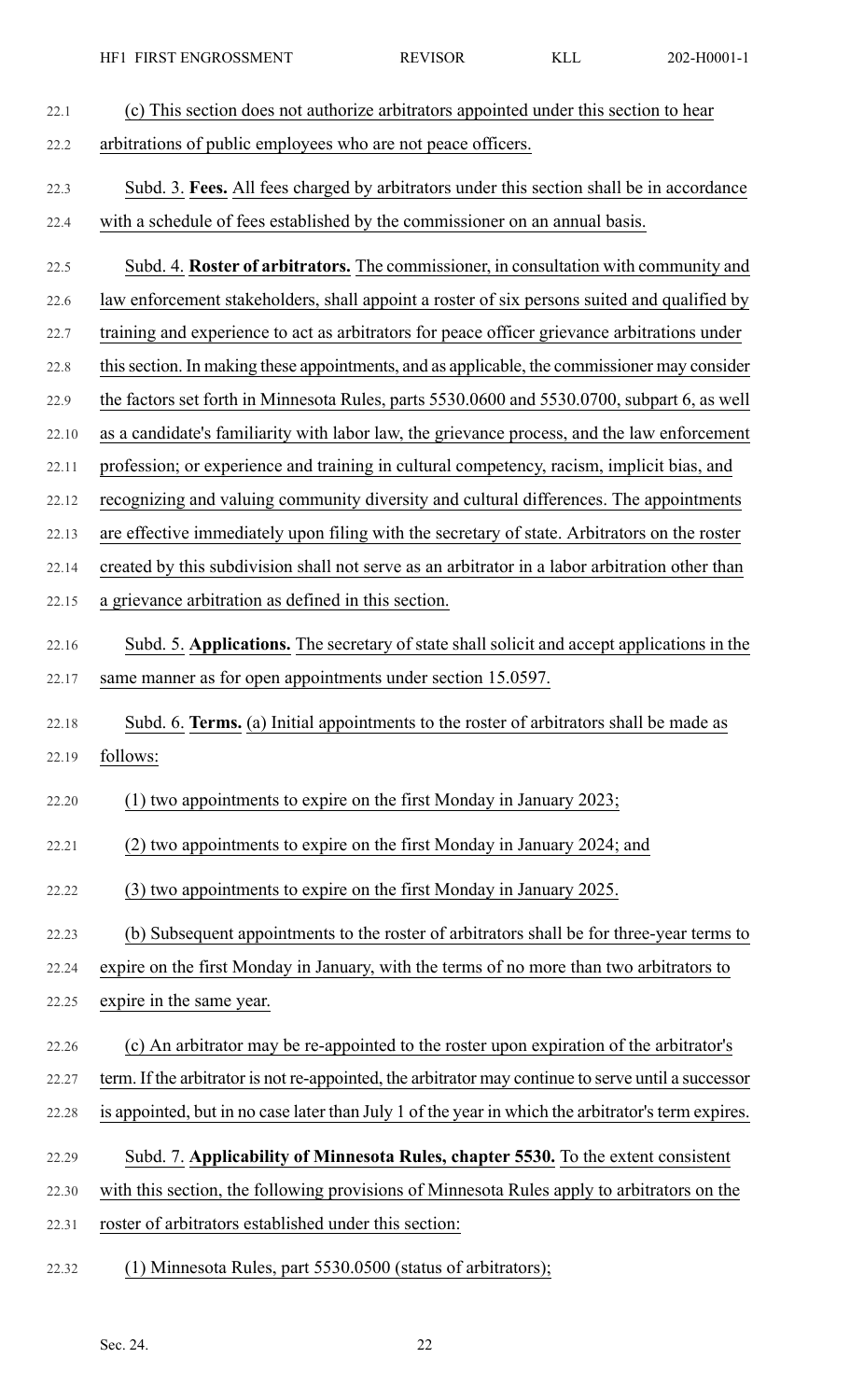|       | HF1 FIRST ENGROSSMENT                                                                              | <b>REVISOR</b> | <b>KLL</b> | 202-H0001-1 |
|-------|----------------------------------------------------------------------------------------------------|----------------|------------|-------------|
| 23.1  | (2) Minnesota Rules, part 5530.0800 (arbitrator conduct and standards); and                        |                |            |             |
| 23.2  | (3) Minnesota Rules, part 5530.1000 (arbitration proceedings).                                     |                |            |             |
| 23.3  | Subd. 8. Performance measures. To the extent applicable, the commissioner shall track              |                |            |             |
| 23.4  | the performance measures set forth in Minnesota Rules, part 5530.1200.                             |                |            |             |
| 23.5  | Subd. 9. <b>Removal; vacancies.</b> An arbitrator appointed to the roster of arbitrators may       |                |            |             |
| 23.6  | be removed from the roster only by the commissioner in accordance with the procedures              |                |            |             |
| 23.7  | set forth in Minnesota Rules, part 5530.1300. A vacancy on the roster caused by a removal,         |                |            |             |
| 23.8  | a resignation, or another reason shall be filled by the commissioner as necessary to fill the      |                |            |             |
| 23.9  | remainder of the arbitrator's term. A vacancy on the roster occurring with less than six           |                |            |             |
| 23.10 | months remaining in the arbitrator's term shall be filled for the existing term and the following  |                |            |             |
| 23.11 | three-year term.                                                                                   |                |            |             |
| 23.12 | Subd. 10. Training. (a) A person appointed to the arbitrator roster under this section             |                |            |             |
| 23.13 | must complete training as required by the commissioner during the person's appointment.            |                |            |             |
| 23.14 | At a minimum, an initial training must include:                                                    |                |            |             |
| 23.15 | (1) at least six hours on the topics of cultural competency, racism, implicit bias, and            |                |            |             |
| 23.16 | recognizing and valuing community diversity and cultural differences; and                          |                |            |             |
| 23.17 | (2) at least six hours on topics related to the daily experience of peace officers, which          |                |            |             |
| 23.18 | may include ride-alongs with on-duty officers or other activities that provide exposure to         |                |            |             |
| 23.19 | the environments, choices, and judgments required of officers in the field.                        |                |            |             |
| 23.20 | The commissioner may adopt rules establishing training requirements consistent with                |                |            |             |
| 23.21 | this subdivision.                                                                                  |                |            |             |
| 23.22 | (b) An arbitrator appointed to the roster of arbitrators in 2020 must complete the required        |                |            |             |
| 23.23 | initial training by July 1, 2021. An arbitrator appointed to the roster of arbitrators after 2020  |                |            |             |
| 23.24 | must complete the required initial training within six months of the arbitrator's appointment.     |                |            |             |
| 23.25 | (c) All costs associated with the required training must be borne by the arbitrator.               |                |            |             |
| 23.26 | Subd. 11. Selection of arbitrators. The commissioner shall assign or appoint an arbitrator         |                |            |             |
| 23.27 | or panel of arbitrators from the roster to a peace officer grievance arbitration under this        |                |            |             |
| 23.28 | section on rotation through the roster alphabetically ordered by last name. The parties shall      |                |            |             |
| 23.29 | not participate in, negotiate for, or agree to the selection of an arbitrator or arbitration panel |                |            |             |
| 23.30 | under this section. The arbitrator or panel shall decide the grievance, and the decision is        |                |            |             |
| 23.31 | binding subject to the provisions of chapter 572B.                                                 |                |            |             |
|       |                                                                                                    |                |            |             |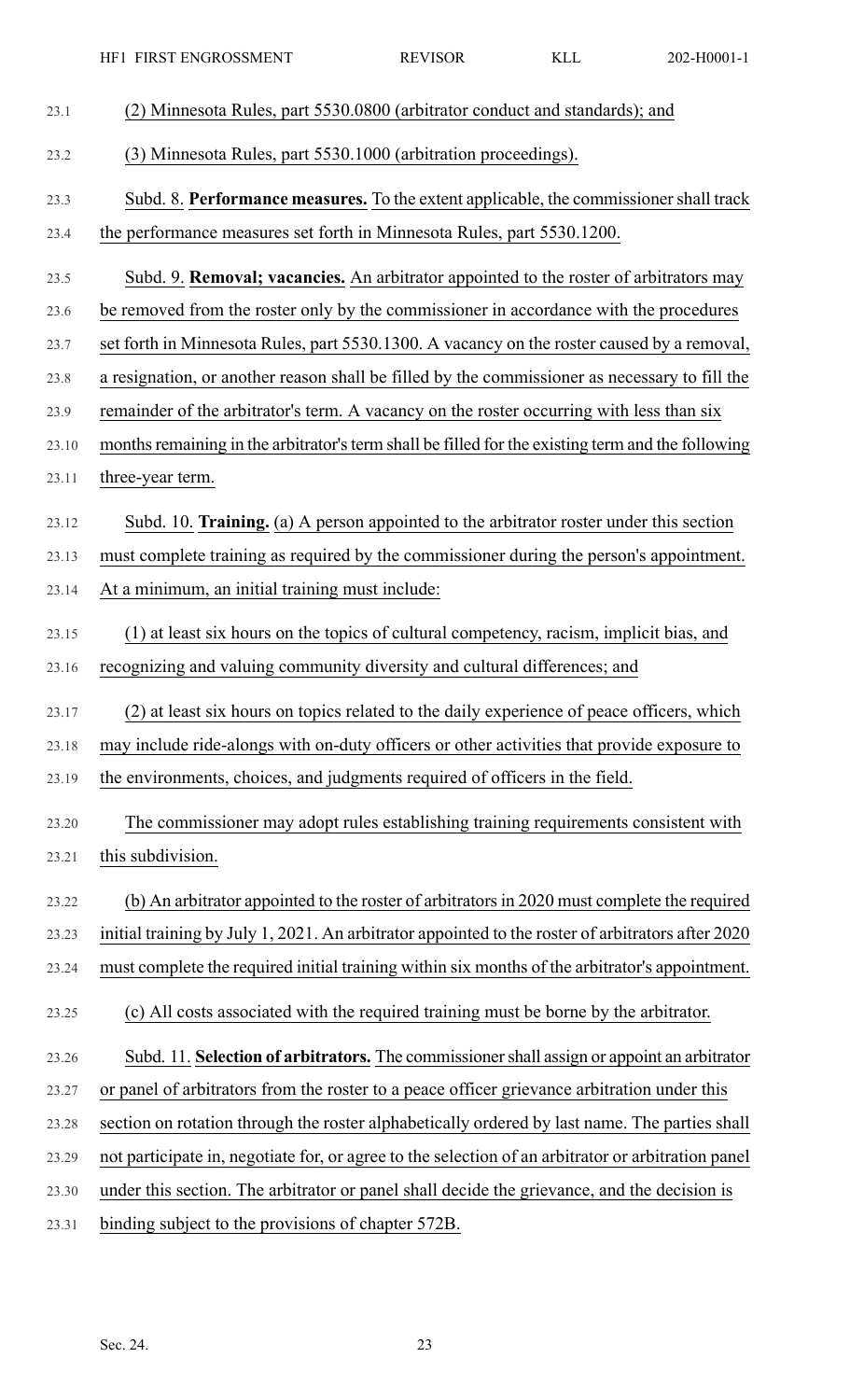| 24.1           | Subd. 12. Interaction with other laws. (a) Sections 179A.21, subdivision 2, and 572B.11,       |  |
|----------------|------------------------------------------------------------------------------------------------|--|
| 24.2           | paragraph (a), and rules for arbitrator selection promulgated pursuant to section 179A.04      |  |
| 24.3           | shall not apply to discipline-related grievance arbitrations involving peace officers governed |  |
| 24.4           | under this section.                                                                            |  |
| 24.5           | (b) Notwithstanding any contrary provision of law, home rule charter, ordinance, or            |  |
| 24.6           | resolution, peace officers, through their certified exclusive representatives, shall not have  |  |
| 24.7           | the right to negotiate for or agree to a collective bargaining agreement or a grievance        |  |
| 24.8           | arbitration selection procedure with their employers that is inconsistent with this section.   |  |
| 24.9           | (c) The arbitrator selection procedure for peace officer grievance arbitrations established    |  |
| 24.10          | under this section supersedes any inconsistent provisions in chapter 179A or 572B or in        |  |
| 24.11          | Minnesota Rules, chapters 5500 to 5530 and 7315 to 7325. Other arbitration requirements        |  |
| 24.12          | in those chapters remain in full force and effect for peace officer grievance arbitrations,    |  |
| 24.13          | except as provided in this section or to the extent inconsistent with this section.            |  |
| 24.14          | <b>EFFECTIVE DATE.</b> This section is effective September 1, 2020, except that subdivision    |  |
| 24.15          | 2, paragraph (b), is effective the day following final enactment.                              |  |
|                |                                                                                                |  |
| 24.16          | Sec. 25. Laws 2019, First Special Session chapter 5, article 1, section 12, subdivision 7,     |  |
| 24.17          | is amended to read:                                                                            |  |
| 24.18          | 40,147,000<br>Subd. 7. Office of Justice Programs<br>40,082,000                                |  |
| 24.19          | Appropriations by Fund                                                                         |  |
| 24.20          | 40,051,000<br>39,986,000<br>General                                                            |  |
| 24.21<br>24.22 | <b>State Government</b><br>96,000<br>96,000<br>Special Revenue                                 |  |
| 24.23          | (a) Base Adjustment                                                                            |  |
| 24.24          | To account for the base adjustments provided                                                   |  |
| 24.25          | in Laws 2018, chapter 211, article 21, section                                                 |  |
| 24.26          | 1, paragraph (a), the general fund base is                                                     |  |
| 24.27          | increased by \$2,000 in fiscal years 2022 and                                                  |  |
| 24.28          | 2023.                                                                                          |  |
| 24.29          | (b) Administration Costs                                                                       |  |
| 24.30          | Up to 2.5 percent of the grant funds                                                           |  |
| 24.31          | appropriated in this subdivision may be used                                                   |  |
| 24.32          | by the commissioner to administer the grant                                                    |  |
| 24.33          | program.                                                                                       |  |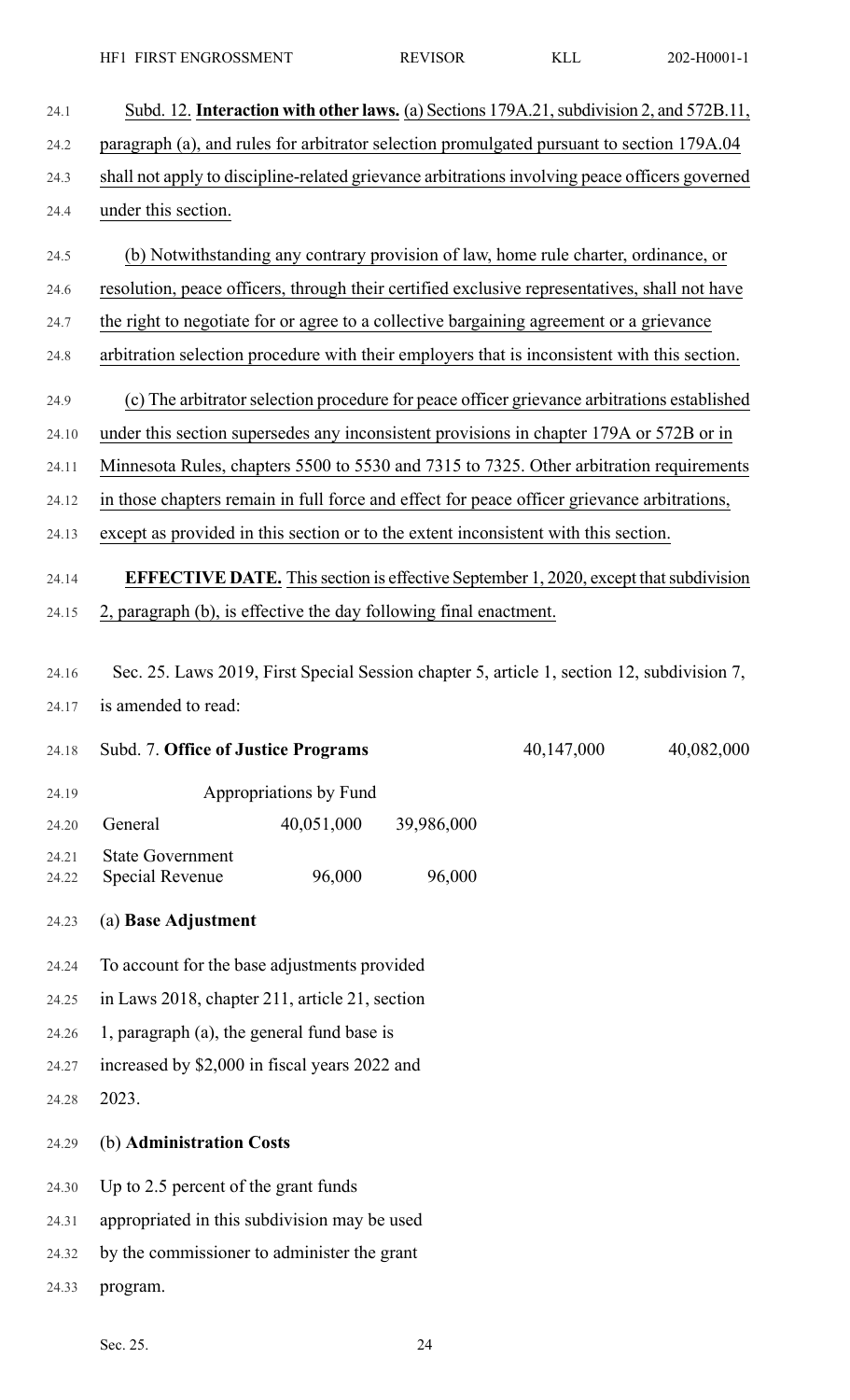| 25.1  | (c) Indigenous Women Task Force                  |
|-------|--------------------------------------------------|
| 25.2  | \$105,000 the first year and \$45,000 the second |
| 25.3  | year are for expenses related to the task force  |
| 25.4  | on missing and murdered indigenous women.        |
| 25.5  | This appropriation is available until June 30,   |
| 25.6  | 2021. These are onetime appropriations.          |
| 25.7  | (d) Domestic Abuse Prevention Grants             |
| 25.8  | \$200,000 each year is for a grant to a domestic |
| 25.9  | abuse prevention program that provides           |
| 25.10 | interdisciplinary, trauma-informed treatment     |
| 25.11 | and evidence-informed intervention for           |
| 25.12 | veterans and current or former service           |
| 25.13 | members and their whole families affected by     |
| 25.14 | domestic violence. The grantee must offer a      |
| 25.15 | combination of services for perpetrators of      |
| 25.16 | domestic violence and their families, including  |
| 25.17 | individual and group therapy, evaluation and     |
| 25.18 | research of programming, and short- and          |
| 25.19 | long-term case management services to ensure     |
| 25.20 | stabilization and increase in their overall      |
| 25.21 | mental health functioning and well-being.        |
| 25.22 | These appropriations are onetime.                |
| 25.23 | (e) Criminal Sexual Conduct Statutory            |
| 25.24 | <b>Reform Working Group</b>                      |
| 25.25 | \$20,000 the first year and \$14,000 the second  |
| 25.26 | year are to convene, administer, and             |
| 25.27 | implement the criminal sexual conduct            |
| 25.28 | statutory reform working group. These            |
| 25.29 | appropriations are onetime.                      |

## 25.30 **EFFECTIVE DATE.** This section is effective the day following final enactment.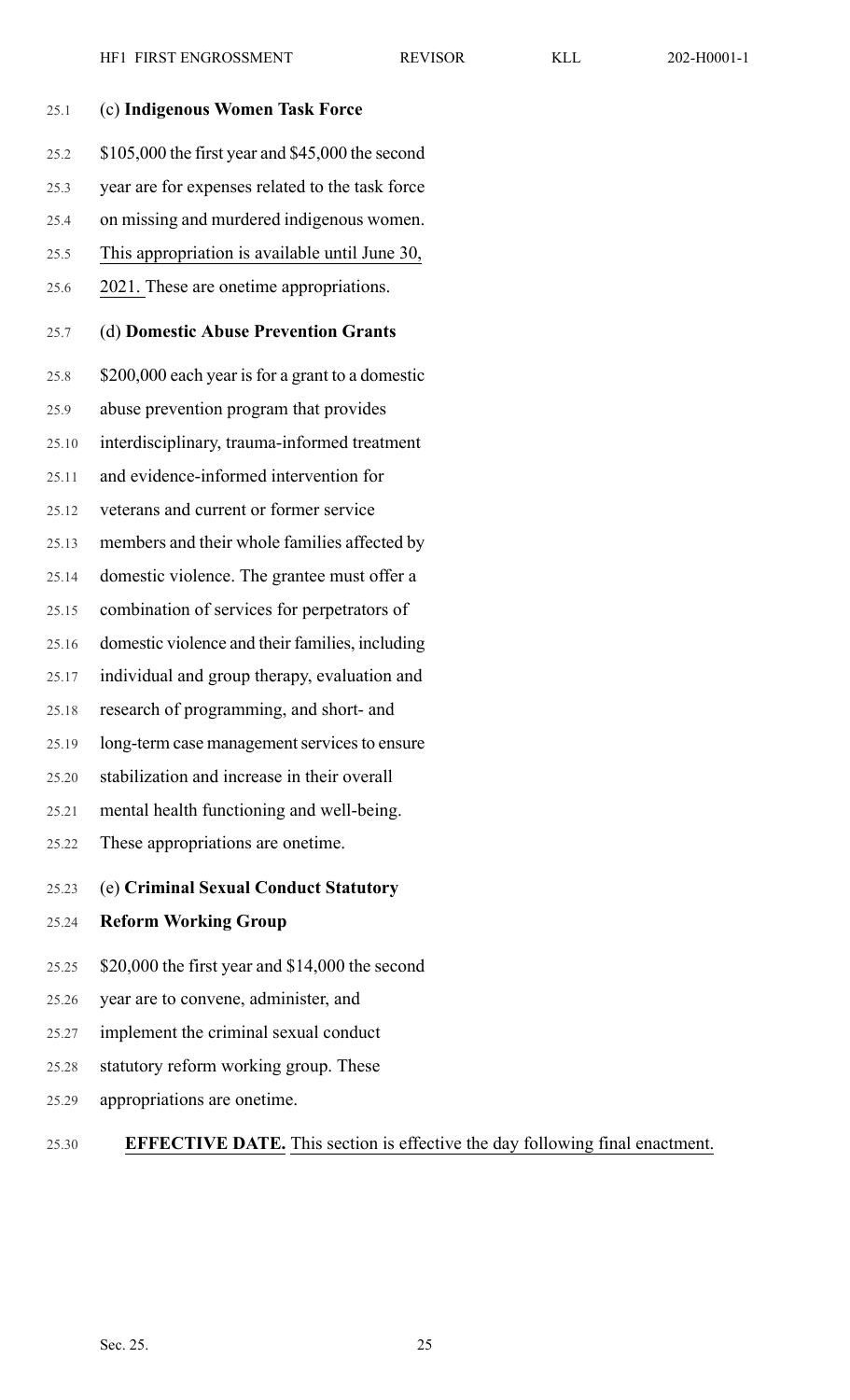- 26.1 Sec. 26. Laws 2019, First Special Session chapter 5, article 1, section 13, subdivision 4, 26.2 is amended to read:
- 26.3 Subd. 4. **Peace Officer Training Assistance**
- 26.4 \$6,000,000 each year is to support and
- 26.5 strengthen law enforcement training and

26.6 implement best practices. The base for this

26.7 activity is \$0 in fiscal year 2022 2024 and

26.8 thereafter.

26.9 Sec. 27. Laws 2019, First Special Session chapter 5, article 2, section 28, subdivision 4, 26.10 is amended to read:

26.11 Subd. 4. **Report.** The task force shall report to the chairs and ranking minority members 26.12 of the legislative committees and divisions with jurisdiction over public safety, human 26.13 services, and state government on the work of the task force, including but not limited to 26.14 the issues to be examined in subdivision 1, and shall include in the report institutional 26.15 policies and practices or proposed institutional policies and practices that are effective in 26.16 reducing gender violence and increasing the safety of indigenous women and girls. The 26.17 report shall include recommendations to reduce and end violence against indigenous women 26.18 and girls and help victims and communities heal from gender violence and violence against 26.19 indigenous women and girls. The A report shall be submitted to the legislative committees 26.20 by December 15, 2020, and a final report shall be submitted by June 30, 2021.

## 26.21 **EFFECTIVE DATE.** This section is effective August 1, 2020.

26.22 Sec. 28. Laws 2019, First Special Session chapter 5, article 2, section 28, subdivision 5, 26.23 is amended to read:

- 26.24 Subd. 5. **Expiration.** Notwithstanding Minnesota Statutes, section 15.059, the task force 26.25 expires December 31, 2020 June 30, 2021.
- 26.26 **EFFECTIVE DATE.** This section is effective August 1, 2020.

#### 26.27 Sec. 29. **APPROPRIATION; BUREAU OF MEDIATION SERVICES.**

26.28 \$120,000 in fiscal year 2021 is appropriated from the general fund to the Bureau of

26.29 Mediation Services for rulemaking, staffing, and other costs associated with peace officer

26.30 grievance procedures. The base for this appropriation is \$47,000 in fiscal year 2022 and

26.31 thereafter.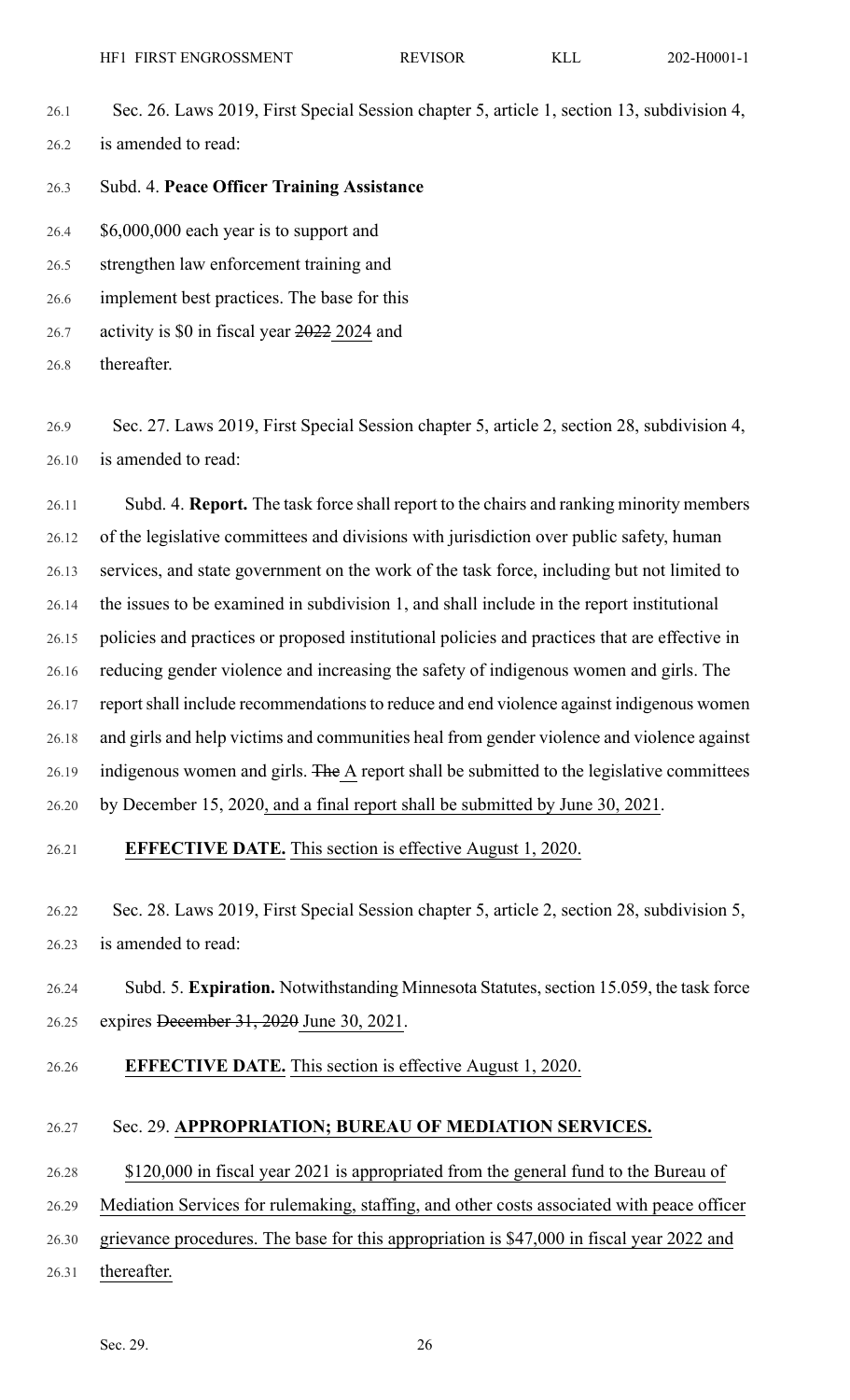| 27.1  | <b>EFFECTIVE DATE.</b> This section is effective August 1, 2020.                               |
|-------|------------------------------------------------------------------------------------------------|
| 27.2  | Sec. 30. APPROPRIATION FOR INDEPENDENT USE OF FORCE                                            |
| 27.3  | <b>INVESTIGATIONS UNIT IN BCA.</b>                                                             |
| 27.4  | \$3,365,000 in fiscal year 2021 is appropriated from the general fund to the commissioner      |
| 27.5  | of public safety to establish and operate the independent Use of Force Investigations Unit     |
| 27.6  | in the Bureau of Criminal Apprehension. The base for this appropriation is \$3,272,000 in      |
| 27.7  | fiscal years 2022 and 2023. The base for this appropriation is \$0 in fiscal year 2024.        |
| 27.8  | <b>EFFECTIVE DATE.</b> This section is effective August 1, 2020.                               |
| 27.9  | Sec. 31. APPROPRIATION; AUTISM TRAINING.                                                       |
| 27.10 | \$8,000 is appropriated from the general fund to the Bureau of Criminal Apprehension           |
| 27.11 | for the fiscal year ending June 30, 2021, to implement autism training.                        |
| 27.12 | <b>EFFECTIVE DATE.</b> This section is effective August 1, 2020.                               |
| 27.13 | Sec. 32. APPROPRIATION; DATABASE.                                                              |
| 27.14 | \$3,500,000 in fiscal year 2021 is appropriated from the general fund to the Peace Officer     |
| 27.15 | Standards and Training Board to design, build, implement, and operate a database to receive    |
| 27.16 | the public data required to be submitted to the board by law enforcement agencies in           |
| 27.17 | Minnesota Statutes, section 626.8457, subdivision 3, paragraph (b). The base for this activity |
| 27.18 | is \$500,000 in fiscal year 2022 and thereafter.                                               |
| 27.19 | <b>EFFECTIVE DATE.</b> This section is effective the day following final enactment.            |
| 27.20 | Sec. 33. APPROPRIATION; ENSURING POLICE EXCELLENCE AND                                         |
| 27.21 | IMPROVING COMMUNITY RELATIONS ADVISORY COUNCIL.                                                |
| 27.22 | \$23,000 in fiscal year 2021 is appropriated from the general fund to the Peace Officer        |
| 27.23 | Standards and Training Board for costs associated with providing office space, supplies,       |
| 27.24 | equipment, and clerical support to the Ensuring Police Excellence and Improving Community      |
| 27.25 | Relations Advisory Council. The base for this appropriation is \$20,000 in fiscal year 2022    |
| 27.26 | and thereafter.                                                                                |
| 27.27 | <b>EFFECTIVE DATE.</b> This section is effective the day following final enactment.            |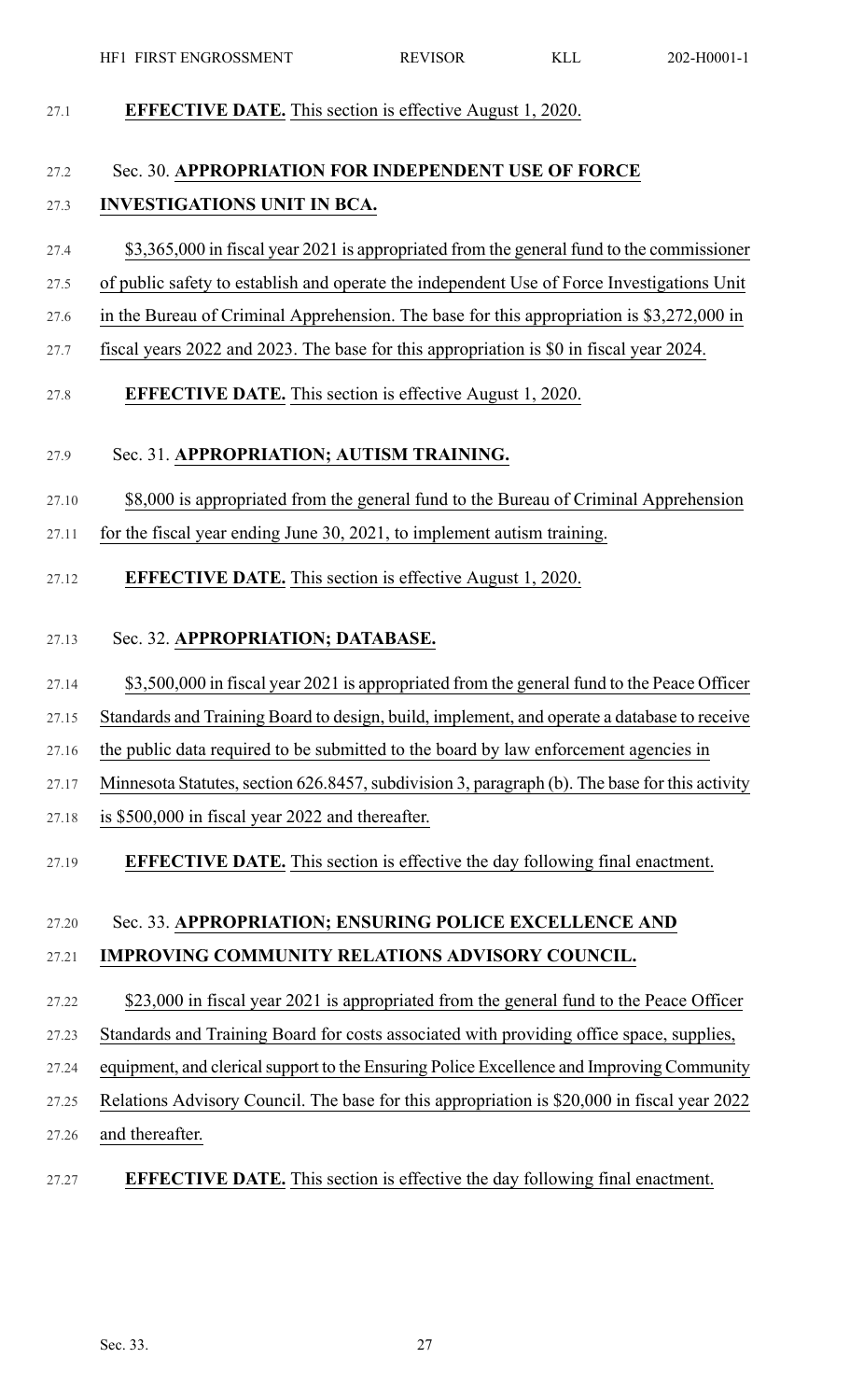| 28.1  | Sec. 34. APPROPRIATION; DATA SYSTEM STAFFING.                                               |
|-------|---------------------------------------------------------------------------------------------|
| 28.2  | \$96,000 in fiscal year 2021 is appropriated from the general fund to the Peace Officer     |
| 28.3  | Standards and Training Board for costs associated with staffing the database that receives  |
| 28.4  | the public data required to be submitted to the board by law enforcement agencies. The base |
| 28.5  | for this appropriation is $$128,000$ in fiscal year 2022 and thereafter.                    |
| 28.6  | <b>EFFECTIVE DATE.</b> This section is effective the day following final enactment.         |
| 28.7  | Sec. 35. APPROPRIATION; PEACE OFFICER CRISIS INTERVENTION AND                               |
| 28.8  | MENTAL ILLNESS CRISIS TRAINING.                                                             |
| 28.9  | \$145,000 in fiscal year 2021 is appropriated from the general fund to the Peace Officer    |
| 28.10 | Standards and Training Board to reimburse law enforcement agency crisis intervention and    |
| 28.11 | mental illness crisis training expenses for training that is provided by approved entities  |
| 28.12 | according to Minnesota Statutes, section 626.8469, subdivision 1a. The base for this        |
| 28.13 | appropriation is \$137,000 in fiscal year 2022 and thereafter.                              |
| 28.14 | <b>EFFECTIVE DATE.</b> This section is effective the day following final enactment.         |
| 28.15 | Sec. 36. REPEALER.                                                                          |
| 28.16 | Minnesota Statutes 2018, section 181.973, is repealed.                                      |
| 28.17 | <b>EFFECTIVE DATE.</b> This section is effective the day following final enactment.         |